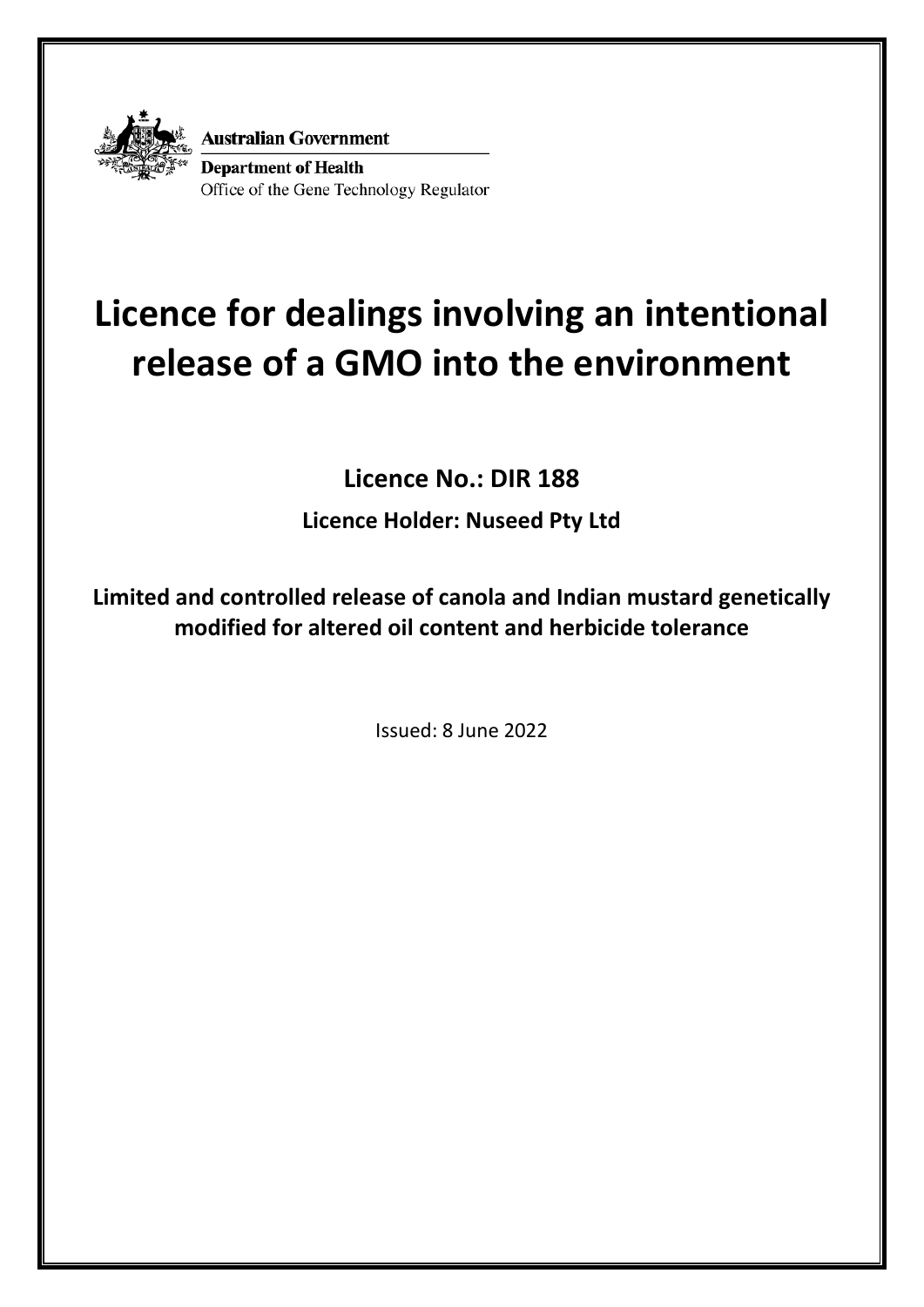#### *Gene Technology Regulation in Australia*

Australia's gene technology regulatory system operates as part of an integrated legislative framework. The *Gene Technology Act 2000* (Cth) and corresponding state and territory legislation form part of a nationally consistent regulatory system controlling activities involving genetically modified (GM) organisms.

This licence is issued by the Gene Technology Regulator (the Regulator), in accordance with the *Gene Technology Act 2000* and, as applicable, corresponding State law.

The Regulator is required to consult with, and take into account advice from, a range of key stakeholders, including other regulatory authorities, on risks to human health and safety and to the environment in assessing applications for dealings involving the intentional release of GM organisms into the Australian environment.

Other agencies that also regulate GM organisms or GM products include Food Standards Australia New Zealand, Australian Pesticides and Veterinary Medicines Authority, Therapeutic Goods Administration, Australian Industrial Chemicals Introduction Scheme and the Department of Agriculture, Water and the Environment. Dealings conducted under any licence issued by the Regulator may also be subject to regulation by one or more of these agencies. It is recommended that the licence holder consult the relevant agency (or agencies) about their regulatory requirements.

Dealings permitted by this licence may also be subject to the operation of State legislation recognising areas as designated for the purpose of preserving the identity of GM crops, non-GM crops, or both GM crops and non-GM crops, for marketing purposes.

#### *Further information on Licence DIR 188*

More information about the decision to issue this licence is contained in the Risk Assessment and Risk Management Plan prepared in connection with the assessment of the application for the licence. This document can be obtained from the [Office of the Gene Technology Regulator website](https://www.ogtr.gov.au/gmo-dealings/dealings-involving-intentional-release/dir-188) or by telephoning the Office on 1800 181 030.

Information about where the GMOs have been planted pursuant to this licence can be accessed on the [OGTR website.](https://www.ogtr.gov.au/gmo-dealings/dealings-involving-intentional-release/dir-188)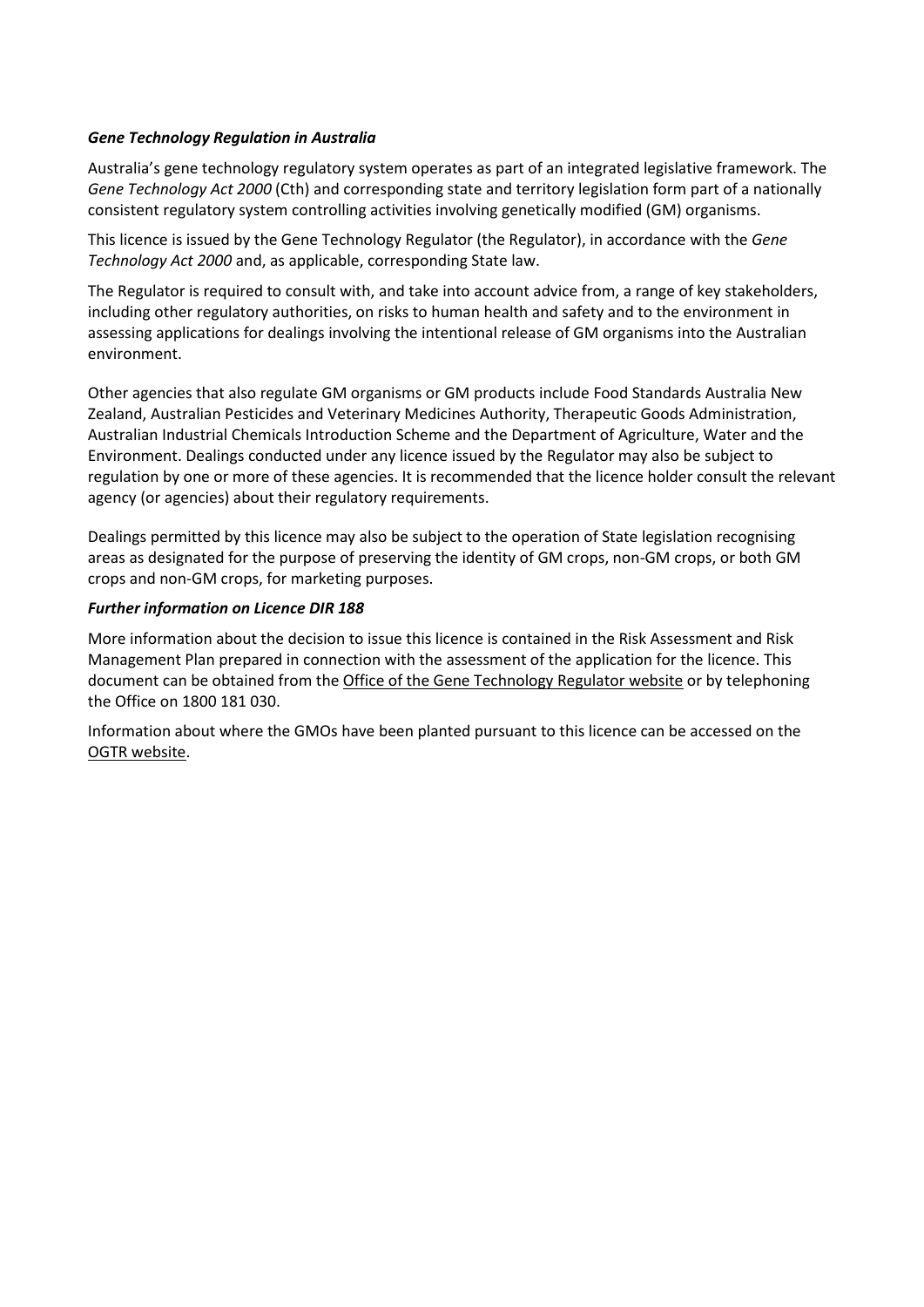#### Section 1. **Interpretations and definitions**

- 1. In this licence:
	- unless defined otherwise, words and phrases used in this licence have the same meaning as they do in the Act and the Regulations;
	- words importing a gender include every other gender;  $b.$
	- $c.$ words in the singular number include the plural and words in the plural number include the singular;
	- expressions used to denote persons generally (such as "person", "party", "someone", "anyone", d. "no-one", "one", "another" and "whoever"), include a body politic or corporate as well as an individual;
	- references to any statute or other legislation (whether primary or subordinate) are a reference to e. a statute or other legislation of the Commonwealth of Australia as amended or replaced from time to time and equivalent provisions, if any, in corresponding State law, unless the contrary intention appears;
	- $f_{\cdot}$ where a word or phrase is given a particular meaning, other grammatical forms of that word or phrase have corresponding meanings;
	- specific conditions prevail over general conditions to the extent of any inconsistency. g.
- 2. In this licence:

**'Act'** means the *Gene Technology Act 2000* (Commonwealth) or the corresponding State law under which this licence is issued.

**'Canola'** means plants of the species *Brassica napus* L.

**'Clean'** means, as the case requires:

- (a) in relation to Equipment or a facility, remove and/or Destroy the GMOs; or
- (b) in relation to an area of land specified in this licence as requiring Cleaning:
	- i. Destroy canola and Indian mustard plants, if present, to the reasonable satisfaction of the Regulator, and
	- ii. remove canola and Indian mustard seeds from the soil surface to the reasonable satisfaction of the Regulator.

*Note: The intent of removing seeds from the soil surface is to minimise seed dispersal. One method of removing seeds from the soil surface is Tillage, which moves seeds to under the soil. Tillage must be in accordance with condition [38.](#page-11-0)*

**'Contingency Plan'** means a written plan detailing measures to be taken in the event of the unintended presence of the GMOs outside an area that must be inspected. A Contingency Plan must include procedures to:

- a. ensure the Regulator is notified immediately if the licence holder becomes aware of the event; and
- b. recover and/or Destroy the GMOs to the reasonable satisfaction of the Regulator; and
- c. inspect for and Destroy any Volunteers that may exist as a result of the event to the reasonable satisfaction of the Regulator.

**'Destroy'** (or **'Destruction'**) means, as the case requires, kill by one or more of the following methods:

- (a) uprooting;
- (b) cutting and shredding/mulching;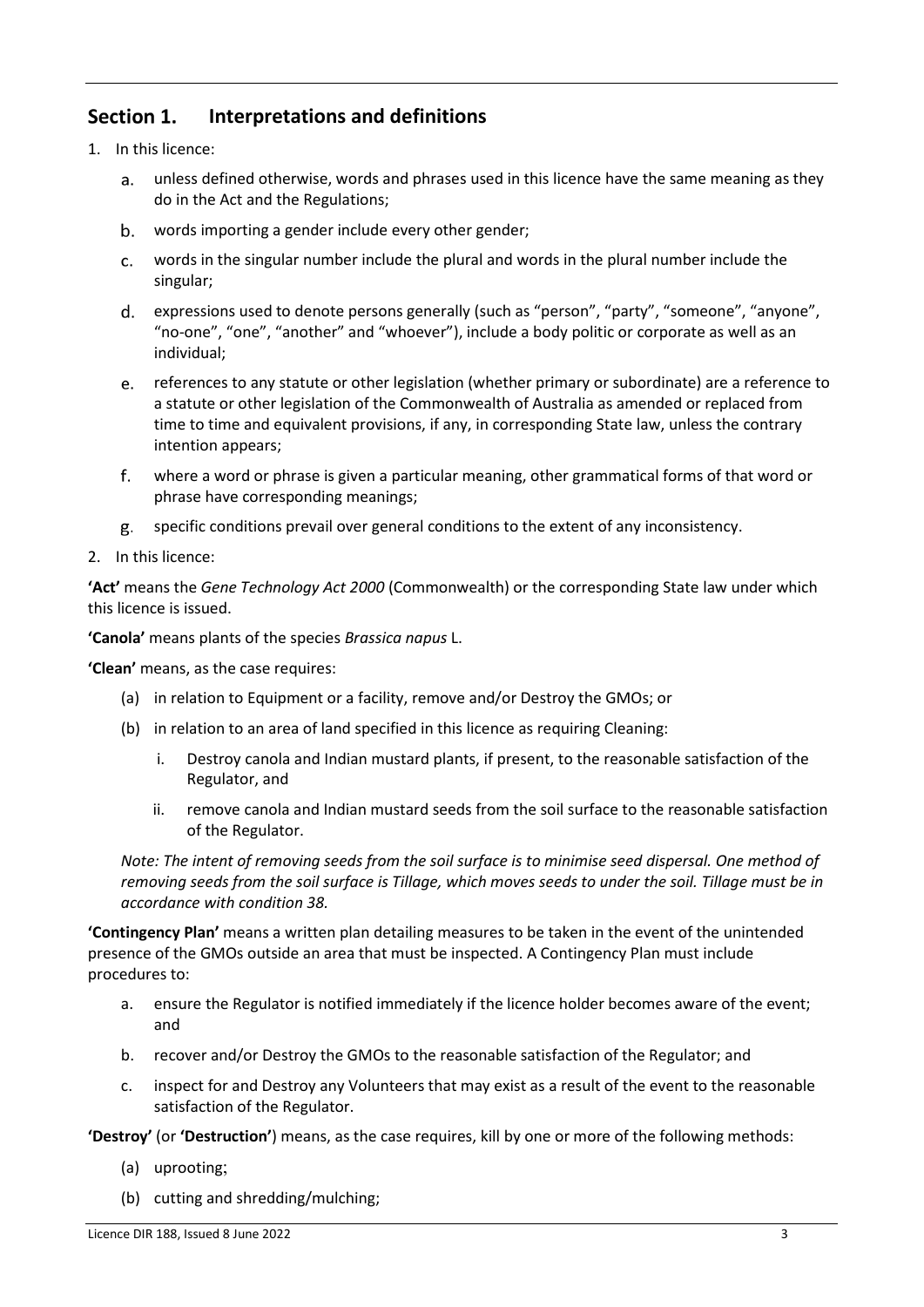- (c) Tillage, but only in accordance with condition [38;](#page-11-0)
- (d) treatment with herbicide;
- (e) burning/incineration;
- (f) autoclaving;
- (g) crushing or grinding of seed;
- (h) burial, but only in accordance with condition [39;](#page-11-1)
- (i) a method approved in writing by the Regulator.

*Note: 'As the case requires' has the effect that, depending on the circumstances, one or more of these techniques may not be appropriate. For example, treatment with herbicide would not successfully kill GM seeds.*

**'Equipment'** includes, but is not limited to, seeders, harvesters, storage equipment, transport equipment (e.g. bags, containers, trucks), clothing, footwear and tools.

**'Extreme Weather'** includes, but is not limited to, fires, flooding, cyclones or torrential rain, that could disperse GMOs or affect the licence holder's ability to comply with licence conditions.

**'Flowering'** is taken to begin when any plant of the class of plants referred to in a particular condition first has an open flower, and is taken to end when all plants in the class of plants no longer have flowers.

**'GM'** means genetically modified.

**'GMOs'** means the genetically modified organisms that are the subject of the dealings authorised by this licence. GMOs include live plants and viable seed.

**'Indian mustard'** means plants of the species *Brassica juncea* (L.) Czern. & Coss.

**'Insect-proof'** means sufficient to prevent the entry of insects that commonly pollinate canola and Indian mustard flowers.

**'Isolation Zone'** means an area of land extending outwards from the outer edge of the Monitoring Zone, as shown in Figure 1.

**'Logbook'** means a written or electronic record containing information required to be collected and maintained by this licence and which is able to be presented to the Regulator on request.

**'Monitoring Zone'** means an area of land extending outwards from the outer edge of the Planting Area, or the outer edge of a Pollen Trap if a Pollen Trap is employed, as shown in Figure 1.

**'OGTR'** means the Office of the Gene Technology Regulator.

**'Personal Information'** means information or an opinion about an identified individual, or an individual who is reasonably identifiable:

- (a) whether the information or opinion is true or not; and
- (b) whether the information or opinion is recorded in a material form or not.

**'Planting Area'** means an area of land where the GMOs and non-GM canola and Indian mustard are intentionally planted and grown pursuant to this licence, but does not include the Pollen Trap.

**'Plant Material'** means any part of the GM or non-GM canola and Indian mustard plants grown at a Planting Area or Pollen Trap, whether viable or not, or any product of these plants.

**'Pollen Trap'** means an area of land extending outwards at least 15 metres from the outer edge of a Planting Area, where only Pollen Trap Plants are grown, as shown in Figure 1.

**'Pollen Trap Plants'** means non-GM canola grown in a Pollen Trap.

**'Regulations'** means the Gene Technology Regulations 2001 (Commonwealth) or the corresponding State law under which this licence is issued.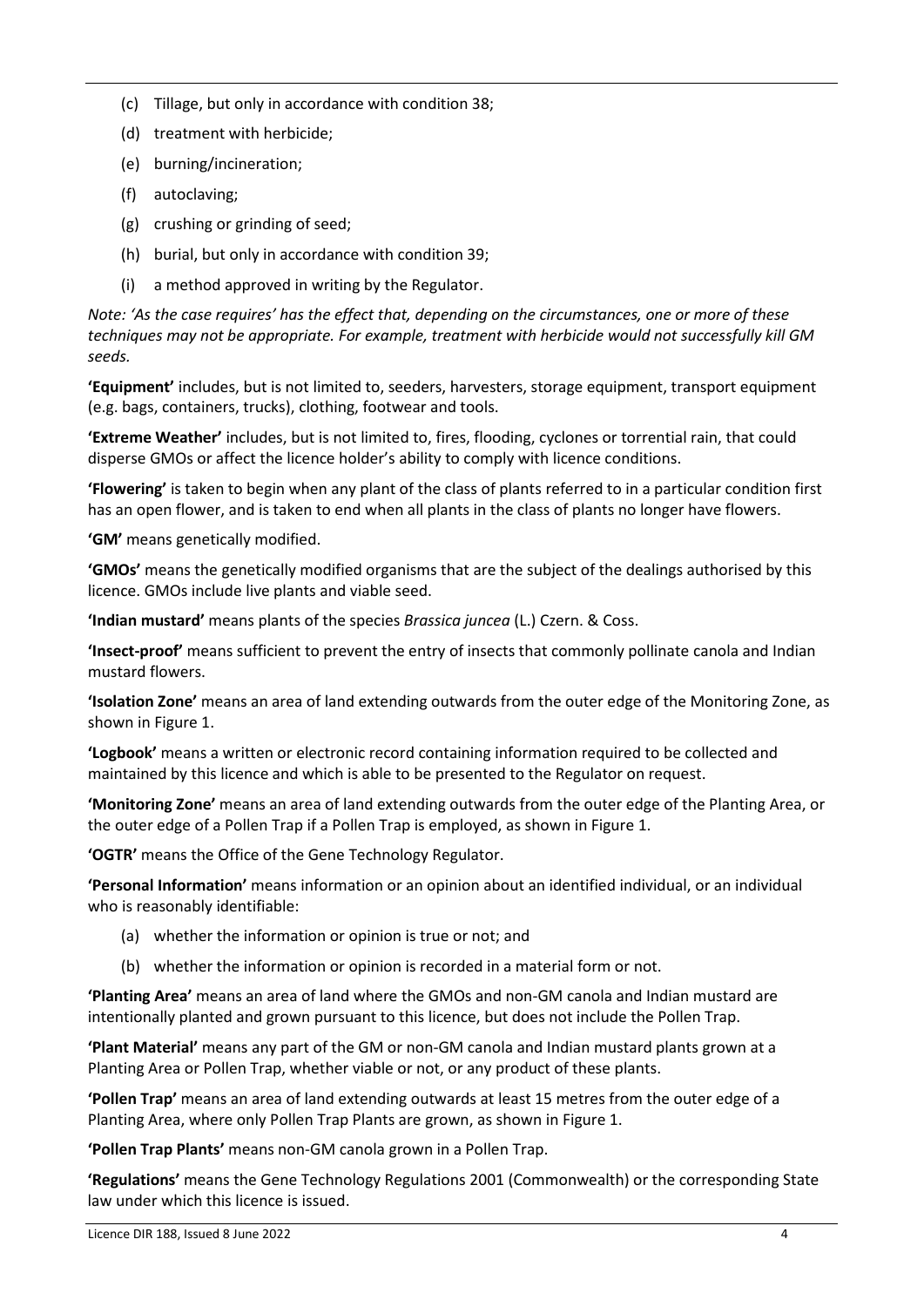**'Regulator'** means the Gene Technology Regulator.

**'Related Species'** means plants of the species *Brassica napus*, *B. rapa*, *B. juncea*, *B. oleracea*, *Hirschfeldia incana*, *Raphanus raphanistrum* or *Sinapis arvensis*, but does not include plants intentionally grown in the Planting Area or Pollen Trap in accordance with licence conditions.

**'Sign off'** means a notice in writing from the Regulator, in respect of an area, that post-Cleaning obligations no longer apply to that area.

**'Tillage'** means the use of any technique to disturb the soil.

*Note: Tillage must be in accordance with conditio[n 38.](#page-11-0)*

**'Volunteers'** means GM or non-GM canola or Indian mustard plants, which have not been intentionally grown.



950 m Isolation Zone 50 m Monitoring Zone

**Figure 1. Diagrams (not to scale) showing the relationships between Planting Area, Pollen Trap, Monitoring Zone and Isolation Zone.** Site layout (a) with Insect-proof tent, (b) without Insect-proof tent and with Pollen Trap, and (c) without Insect-proof tent or Pollen Trap. Monitoring and Isolation Zones must be kept free of Related Species.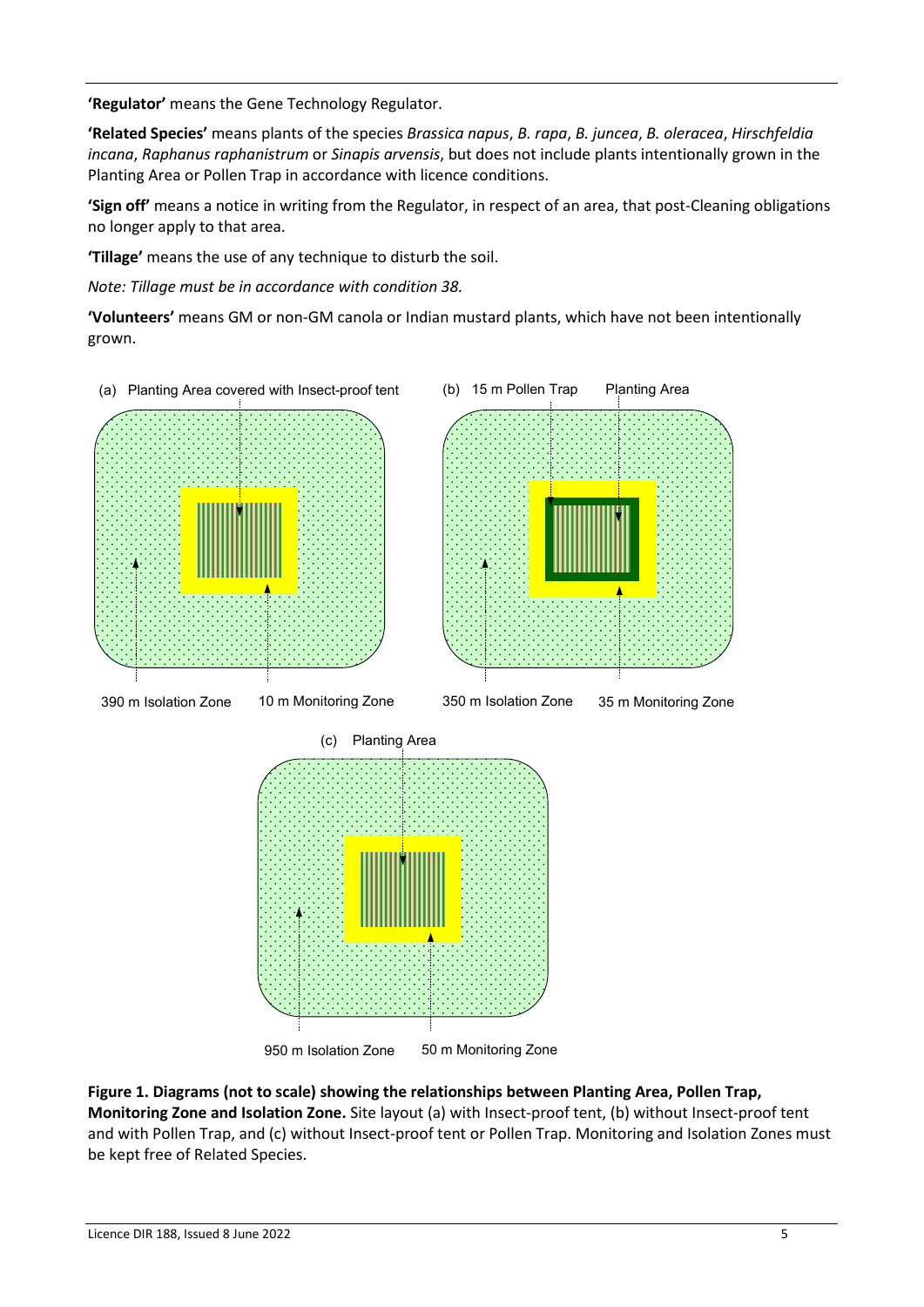#### Section 2. **General conditions and obligations**

- 3. This licence does not authorise dealings with the GMOs that are otherwise prohibited as a result of the operation of State legislation recognising an area as designated for the purpose of preserving the identity of GM crops, non-GM crops, or both GM crops and non-GM crops, for marketing purposes.
- 4. This licence remains in force until it is suspended, cancelled or surrendered. No dealings with the GMOs are authorised during any period of suspension.

*Note: Although this licence has no expiry date, the period when GMOs may be grown is restricted in accordance with Condition 18.*

- 5. The licence holder is Nuseed Pty Ltd.
- 6. The persons covered by this licence are the licence holder and employees, agents or contractors of the licence holder and other persons who are, or have been, engaged or otherwise authorised by the licence holder to undertake any activity in connection with the dealings authorised by this licence.
- 7. The GMOs with which dealings are authorised by this licence are those listed at **Attachment [A](#page-16-0)**.
- 8. The dealings authorised by the licence are to:
	- (a) conduct experiments with the GMOs;
	- (b) breed the GMOs;
	- (c) propagate the GMOs;
	- (d) use the GMOs in the course of manufacture of a thing that is not the GMOs;
	- (e) grow the GMOs;
	- (f) import the GMOs;
	- (g) transport the GMOs;
	- (h) dispose of the GMOs;

and the possession, supply or use of the GMOs in the course of any of these dealings.

<span id="page-5-1"></span>9. This licence does not apply to dealings with the GMOs conducted as a Notifiable Low Risk Dealing (NLRD) or pursuant to another authorisation under the Act.

*Note: Dealings conducted as an NLRD must be assessed by an Institutional Biosafety Committee (IBC) before commencement and must comply with the requirements of the Regulations.*

#### **General obligations of the licence holder**

- 10. The licence holder must, at all times, remain an accredited organisation in accordance with the Act and must comply with its instrument of accreditation.
- <span id="page-5-0"></span>11. The licence holder must be able to access and control all Planting Areas, Pollen Traps, Monitoring Zones, Isolation Zones and approved facilities to the extent necessary to comply with this licence.

*Note: Arrangements to access and control these areas must be notified to the Regulator as part of each planting notification (Condition [47\(](#page-14-0)a)).*

- 12. The licence holder must inform any person covered by this licence, to whom a particular condition of the licence applies, of the following:
	- (a) the particular condition, including any variations of it;
	- (b) the cancellation or suspension of the licence;
	- (c) the surrender of the licence.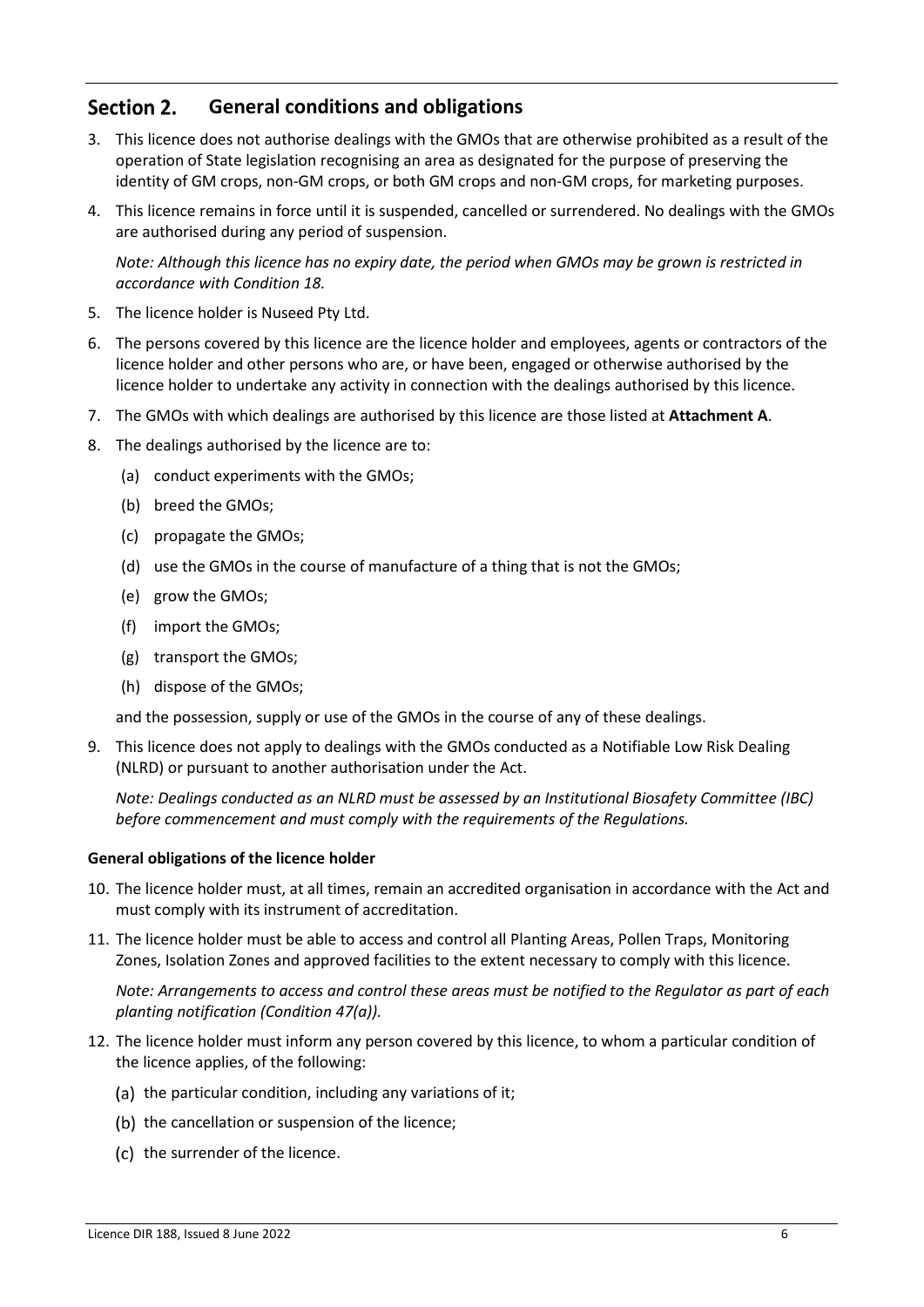- <span id="page-6-1"></span>13. The licence holder must not permit a person covered by this licence to conduct any dealing with the GMOs unless:
	- (a) the person has been informed of any applicable licence conditions, including any variation of them; and
	- (b) the licence holder has obtained from the person a signed and dated statement that the person:
		- has been informed by the licence holder of the licence conditions including any variation of them; and
		- ii. has understood and agreed to be bound by the licence conditions, or variation.
- 14. The licence holder must inform the persons covered by this licence that any Personal Information relevant to the administration and/or enforcement of the licence may be released to the Regulator.

#### **General obligations of persons covered by the licence**

15. If a person is authorised by this licence to deal with the GMOs and a particular condition of the licence applies to the dealing by the person, the person must allow the Regulator, or a person authorised by the Regulator, to enter premises where the dealing is being undertaken, for the purposes of auditing or monitoring the dealing.

*Note: Under the Act, the definition of premises includes a building, area of land or vehicle.*

#### Section 3. **Limits and control measures**

# **3.1 Limits on the release**

*The following licence conditions impose limits on where and when the GMOs may be grown.*

<span id="page-6-0"></span>16. The only plants that may be intentionally grown at a Planting Area are:

- (a) the GMOs covered by this licence; and
- (b) non-GM canola and Indian mustard; and
- (c) plants approved in writing by the Regulator.
- 17. Non-GM canola and Indian mustard plants grown in a Planting Area must be handled as if they were the GMOs.
- 18. Planting and growing of the GMOs may only occur within the following limits:

#### **Area and duration**

| <b>Period</b>                    | <b>Number of Planting Areas per year</b> | <b>Maximum size of each Planting Area</b>                 |
|----------------------------------|------------------------------------------|-----------------------------------------------------------|
| November 2022 to<br>January 2028 | 20                                       | 5 ha for 10 Planting Areas<br>10 ha for 10 Planting Areas |

#### **Local government areas in which Planting Areas may be located**

| <b>New South Wales</b>         | Victoria                         | Queensland                      |
|--------------------------------|----------------------------------|---------------------------------|
| Albury City Council            | <b>Ararat Rural City Council</b> | Goondiwindi Regional Council    |
| <b>Balranald Shire Council</b> | <b>Ballarat City Council</b>     | Lockyer Valley Regional Council |
| Berrigan Shire Council         | Benalla Rural City Council       | Somerset Regional Council       |
| <b>Bland Shire Council</b>     | <b>Buloke Shire Council</b>      | Southern Downs Regional Council |
| <b>Blayney Shire Council</b>   | Campaspe Shire Council           | Toowoomba Regional Council      |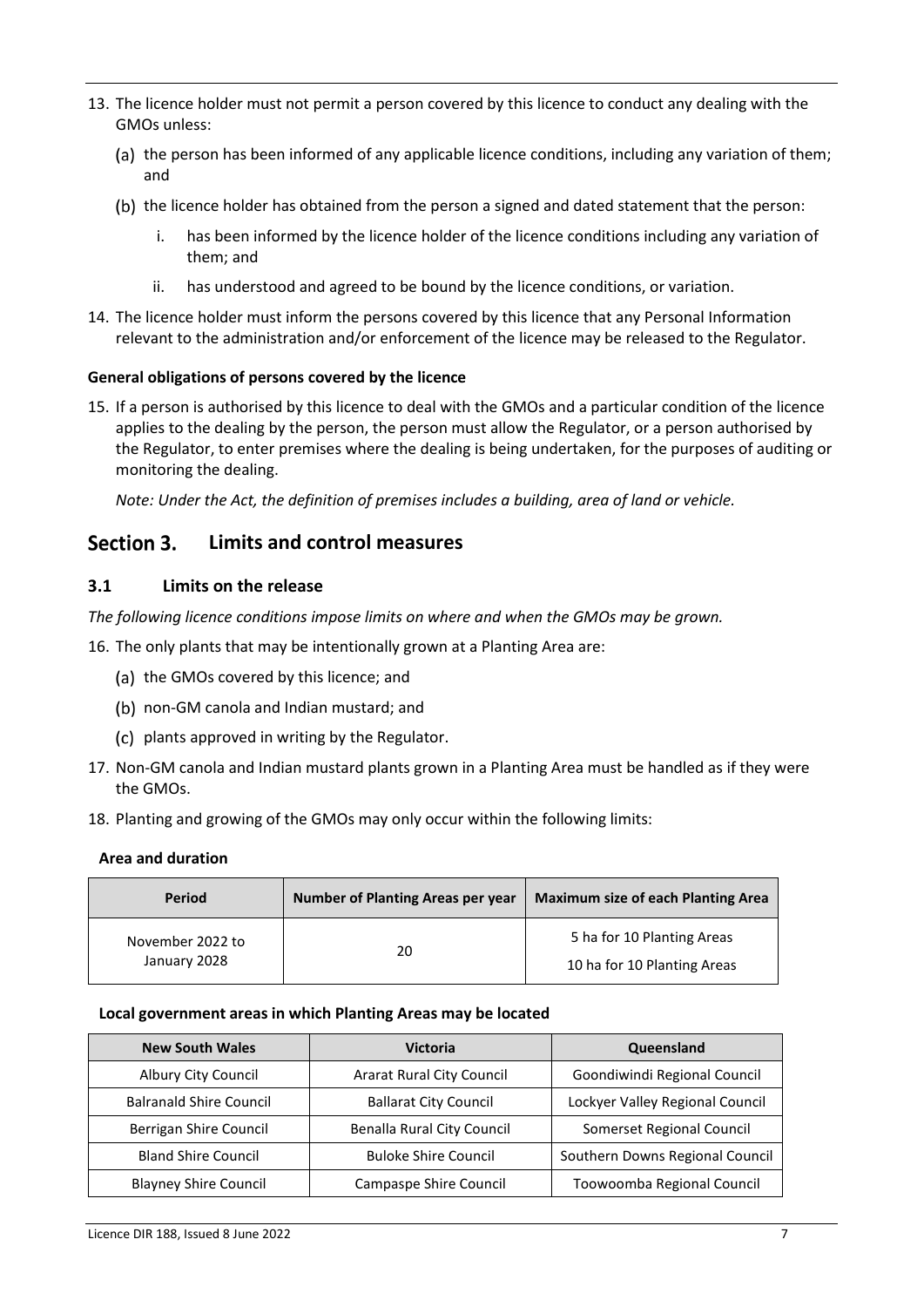| <b>New South Wales</b>                           | Victoria                               | Queensland                     |
|--------------------------------------------------|----------------------------------------|--------------------------------|
| Cabonne Shire Council                            | Central Goldfields Shire Council       | Western Downs Regional Council |
| <b>Carrathool Shire Council</b>                  | Colac-Otway Shire Council              |                                |
| Coolamon Shire Council                           | Corangamite Shire Council              |                                |
| Coonamble Shire Council                          | Gannawarra Shire Council               |                                |
| Cootamundra- Gundagai<br><b>Regional Council</b> | Glenelg Shire Council                  |                                |
| Cowra Shire Council                              | Golden Plains Shire Council            |                                |
| Dubbo Regional Council                           | Greater Bendigo City Council           |                                |
| <b>Edward River Council</b>                      | <b>Greater Geelong City Council</b>    |                                |
| <b>Federation Council</b>                        | <b>Greater Shepparton City Council</b> |                                |
| <b>Forbes Shire Council</b>                      | Hepburn Shire Council                  |                                |
| Gilgandra Shire Council                          | <b>Hindmarsh Shire Council</b>         |                                |
| <b>Greater Hume Shire Council</b>                | Horsham Rural City Council             |                                |
| Griffith City Council                            | Indigo Shire Council                   |                                |
| <b>Gunnedah Shire Council</b>                    | Latrobe City Council                   |                                |
| Gwydir Shire Council                             | Loddon Shire Council                   |                                |
| Hay Shire Council                                | Macedon Ranges Shire Council           |                                |
| <b>Hilltops Council</b>                          | Melton Shire Council                   |                                |
| Junee Shire Council                              | Mildura Rural City Council             |                                |
| Lachlan Shire Council                            | Mitchell Shire Council                 |                                |
| Leeton Shire Council                             | Moira Shire Council                    |                                |
| Liverpool Plains Shire Council                   | Moorabool Shire Council                |                                |
| <b>Lockhart Shire Council</b>                    | Mount Alexander Shire Council          |                                |
| Mid-Western Regional Council                     | Moyne Shire Council                    |                                |
| Moree Plains Shire Council                       | Murrindindi Shire Council              |                                |
| Murray River Council                             | Northern Grampians Shire Council       |                                |
| Murrumbidgee Council                             | <b>Pyrenees Shire Council</b>          |                                |
| Muswellbrook Shire Council                       | South Gippsland Shire Council          |                                |
| Narrabri Shire Council                           | Southern Grampians Shire Council       |                                |
| Narrandera Shire Council                         | Strathbogie Shire Council              |                                |
| Narromine Shire Council                          | Surf Coast Shire Council               |                                |
| Orange City Council                              | Swan Hill Rural City Council           |                                |
| Parkes Shire Council                             | Towong Shire Council                   |                                |
| Snowy Valleys Council                            | Wangaratta Rural City Council          |                                |
| <b>Tamworth Regional Council</b>                 | Warrnambool City Council               |                                |
| <b>Temora Shire Council</b>                      | Wellington Shire Council               |                                |
| Upper Hunter Shire Council                       | West Wimmera Shire Council             |                                |
| Wagga Wagga City Council                         | Wodonga City Council                   |                                |
| <b>Walgett Shire Council</b>                     | Wyndham City Council                   |                                |
| Warren Shire Council                             | Yarriambiack Shire Council             |                                |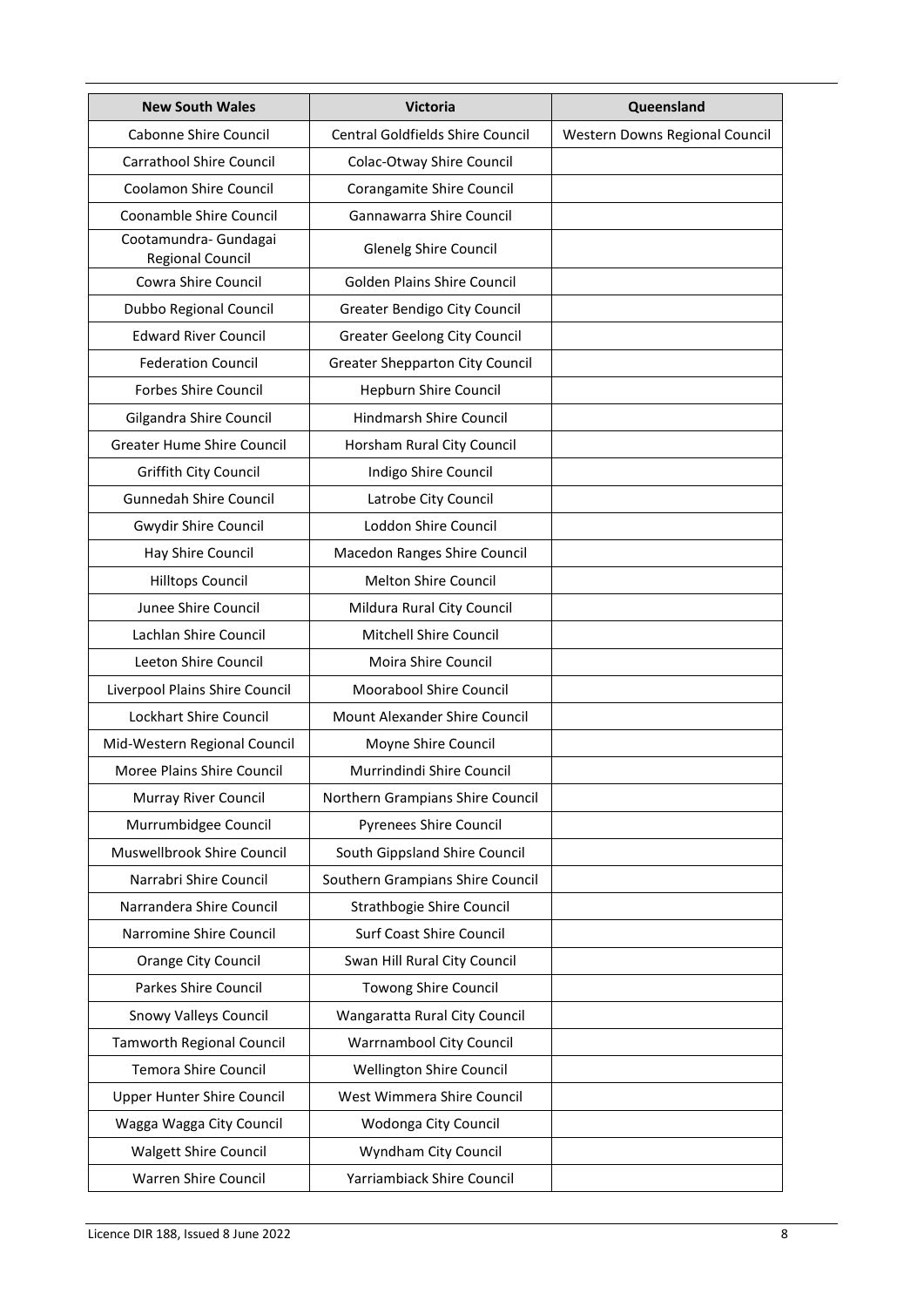| <b>New South Wales</b>     | <b>Victoria</b> | Queensland |
|----------------------------|-----------------|------------|
| Warrumbungle Shire Council |                 |            |
| Weddin Shire Council       |                 |            |

# **3.2 Control measures**

*The following licence conditions restrict the spread or persistence of the GMOs and their genetic material in the environment.*

## **Restrictions on GMOs in food or feed**

- 19. Subject to conditions 20 and 21, Plant Material must not be used, sold or otherwise disposed of for any purpose which would involve or result in its use as food for humans or feed for animals.
- 20. Non-viable products derived from the GMOs may be fed to rodents, chickens or farmed fish species for experimental purposes, subject to those experiments being approved by an Animal Ethics Committee operating under the Australian Code for the Care and Use of Animals for Scientific Purposes.
- 21. Oil from the GMOs may be used in human sensory testing, which may include taste testing, subject to those experiments being under oversight by a Human Research Ethics Committee, which is required to review and approve the research proposals in accordance with the National Statement on Ethical Conduct in Human Research.

## **Conditions to restrict pollen flow**

<span id="page-8-0"></span>22. For each Planting Area, one of the following measures to limit gene flow must be adopted, either:

- (a) Cover every GMO planted in the Planting Area with Insect-proof tents from at least seven days prior to Flowering and until all GMOs have completed Flowering, and surround the Planting Area with a Monitoring Zone of at least 10 metres, and surround the Monitoring Zone with an Isolation Zone of at least 390 metres (as shown in Figure 1a); or
- (b) surround the Planting Area with a Pollen Trap of at least 15 metres, and surround the Pollen Trap with a Monitoring Zone of at least 35 metres, and surround the Monitoring Zone with an Isolation Zone of at least 350 metres (as shown in Figure 1b); or
- (c) surround the Planting Area with a Monitoring Zone of at least 50 metres, and surround the Monitoring Zone with an Isolation Zone of at least 950 metres (as shown in Figure 1c).
- 23. If a Pollen Trap is used in accordance with condition [22,](#page-8-0) Pollen Trap Plants must:
	- (a) have a reasonably dense and vigorous growth; and
	- (b) be Flowering at the same time as the GMOs; and
	- (c) form a continuous barrier at least 15 metres wide around the Planting Area while the GMOs are Flowering, although one path of up to 3 metres in width is allowed in order to access the Planting Area; and
	- (d) be handled as if they were the GMOs.
- 24. The Monitoring Zone must be maintained in a manner appropriate to allow the identification and Destruction of Related Species while the GMOs are growing in the Planting Area.

*Note: Measures to achieve this could include maintaining the area free of vegetation and/or keeping vegetation mown. Condition [48](#page-15-0) requires details of current land use and recent land management practices to be recorded upon inspection of the Monitoring Zone.*

25. The GMOs must not be planted in a Planting Area if any Related Species are being grown at the same time in the Monitoring or Isolation Zones.

*Note: Refer to Condition [11](#page-5-0) regarding access and control of areas.*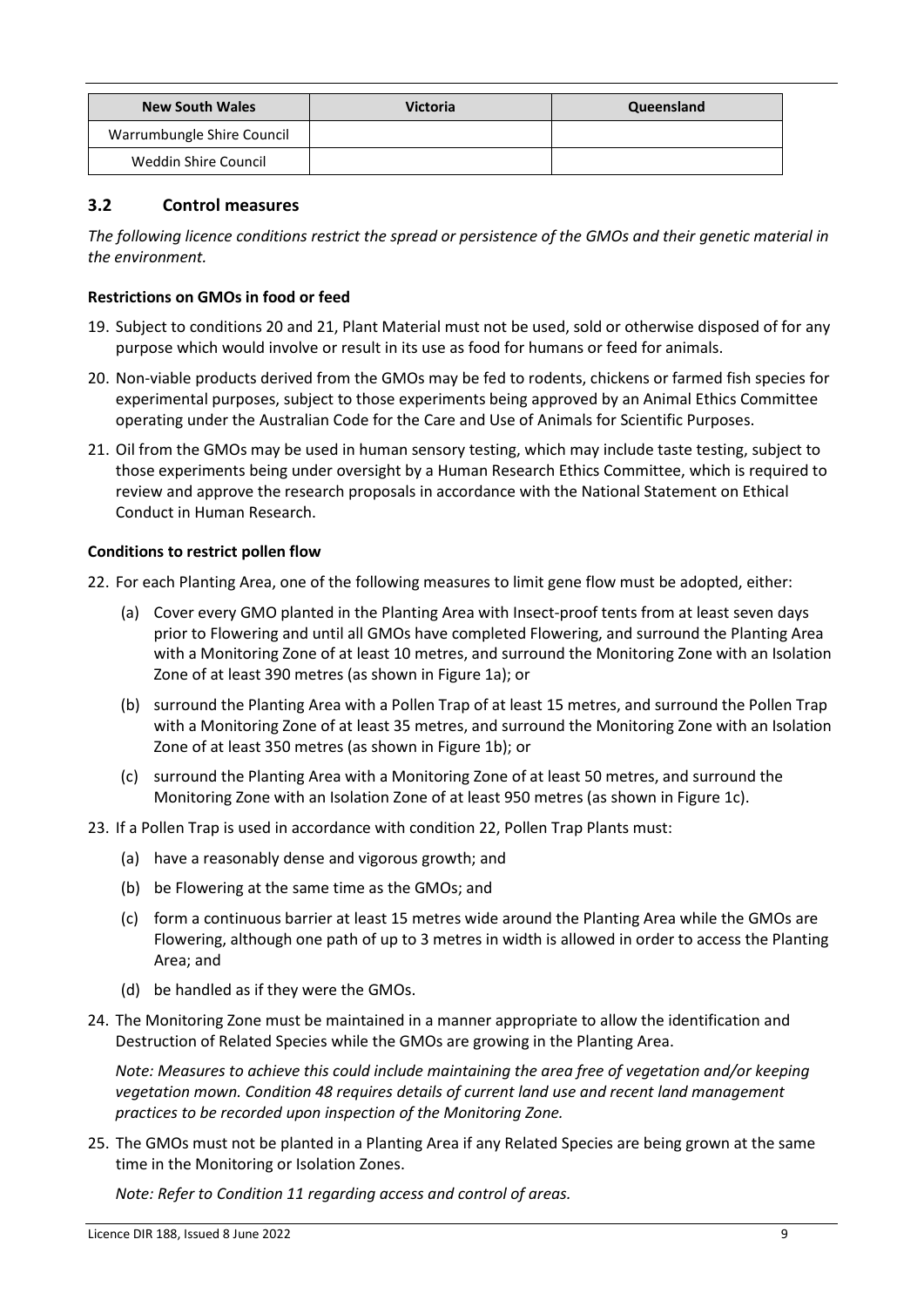<span id="page-9-1"></span>26. While the GMOs are growing in a Planting Area, associated areas and Insect-proof tents must be inspected by people trained to recognise plants of Related Species, and actions must be taken as follows:

| Area                                                                    | <b>Period of inspection</b>                                                                                                                                   | Inspection<br>frequency                                                        | Inspect for                                            | <b>Action</b>                                                                                           |
|-------------------------------------------------------------------------|---------------------------------------------------------------------------------------------------------------------------------------------------------------|--------------------------------------------------------------------------------|--------------------------------------------------------|---------------------------------------------------------------------------------------------------------|
| Planting Area,<br>Pollen Trap (if<br>applicable) and<br>Monitoring Zone | From 14 days prior to the<br>expected commencement of<br>Flowering of any GMOs*<br>until all GMOs in the Planting<br>Area have been harvested or<br>Destroyed | At least once<br>every 35 days                                                 | Related<br><b>Species</b>                              | Destroy before<br>Flowering or prevent<br>from Flowering                                                |
| Insect-proof<br>tents                                                   | While tents are in place                                                                                                                                      | At least once<br>every 14 days<br>and after any<br>Extreme<br>Weather<br>event | Damage that<br>may render<br>tents not<br>Insect-proof | Repair any damage<br>or replace if repair<br>not possible                                               |
| <b>Isolation Zone</b>                                                   | <b>From</b> 14 days prior to the<br>expected commencement of<br>Flowering of any GMOs*<br>until all GMOs in the Planting<br>Area have finished Flowering      | At least once<br>every 35 days                                                 | Intentionally<br>planted<br>Related<br><b>Species</b>  | Destroy before<br>Flowering or prevent<br>from Flowering or<br>Destroy the GMOs in<br>the Planting Area |

*\*Condition [47\(](#page-14-0)a) requires the licence holder to provide information to the Regulator on the expected Flowering period, however the inspection period should be based on the observed development of the GMOs, so that inspections commence prior to Flowering of any GMOs.*

*Note: Details of any inspection activity must be recorded in a Logbook (Condition [48\)](#page-15-0) and reported to the Regulator (Conditio[n 47\)](#page-14-0).*

# **Conditions to restrict seed dispersal**

- 27. Equipment used in connection with the GMOs must be Cleaned as soon as practicable after use with the GMOs and before use for any other purpose.
- 28. Planting Areas and Pollen Traps must be at least 50 metres away from any permanent natural watercourses or man-made drainage features that flow into natural watercourses.

*Note: This includes irrigation channels or storm water drains that flow into a natural watercourse.*

- 29. Planting Areas and Pollen Traps must not be located in flood prone areas.
- <span id="page-9-0"></span>30. If the GMOs are windrowed, the licence holder must take, or have taken, measures to minimise the likelihood of dispersal of the GMOs by wind or rain. Appropriate measures may include:
	- (a) ensuring high density planting and growth of the GMOs prior to windrowing; or
	- (b) cutting/windrowing to allow maximum stubble height; or
	- (c) use of windrow roller; or
	- (d) appropriate site selection.

*Note: Appropriate site selection includes avoidance of windy areas. Windrowing dates and details of measures used to minimise dispersal of GMOs must be reported to the Regulator (Conditio[n 47](#page-14-0)[d\)](#page-14-1).*

#### **Conditions relating to harvesting**

31. All GMOs planted within a Planting Area must be harvested or Destroyed within nine months after the first planting of any GMO in that Planting Area.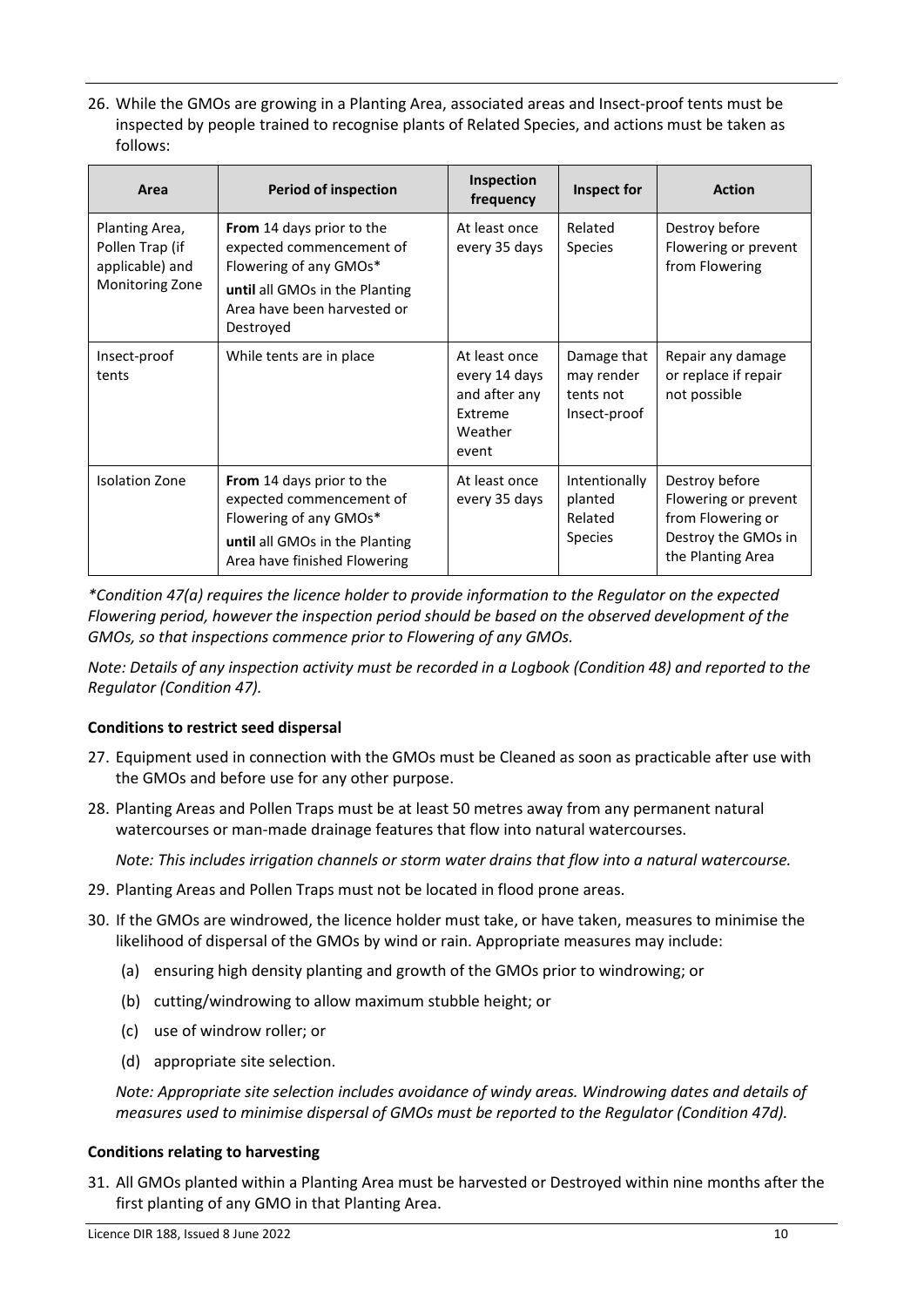- 32. If all GMOs in a Planting Area have been Destroyed, then for the purposes of this licence:
	- (a) the GMOs are taken to have been harvested; and
	- (b) the Planting Area is taken to have been Cleaned.

*Note: Cleaning activities must be reported to the Regulator (Conditio[n 47\)](#page-14-0). Areas of land that have been Cleaned are subject to inspections (Conditio[n 36\)](#page-10-0).*

- 33. The GMOs must be harvested and threshed separately from any other crop.
- 34. Harvested GM seed not required for experimentation or future planting must be Destroyed as soon as practicable.

## **Conditions to restrict persistence of GMOs on trial sites**

<span id="page-10-1"></span>35. Areas of land used in connection with the GMOs must be Cleaned as follows:

| <b>Areas of land to be Cleaned</b>                                                                                                                                                | When                                     |
|-----------------------------------------------------------------------------------------------------------------------------------------------------------------------------------|------------------------------------------|
| i. Planting Area<br>Pollen Trap, if used<br>ii.<br>10 metres around each Planting Area, or around<br>iii.<br>the Pollen Trap, if used (innermost 10 metres of<br>Monitoring Zone) | Within 14 days after harvest of the GMOs |
| Any other area used to Clean any Equipment used in<br>connection with the GMOs                                                                                                    | As soon as practicable                   |
| Any other area where the GMOs have dispersed, e.g.<br>during planting, growing, harvesting or Destruction                                                                         | As soon as practicable                   |

*Note: Cleaning activities must be reported to the Regulator (Condition [47\)](#page-14-0). Areas of land that have been Cleaned are subject to inspections (Condition [36\)](#page-10-0).* 

<span id="page-10-0"></span>36. After Cleaning, areas of land must be inspected by people trained to recognise canola and Indian mustard. Inspections must cover the entirety of areas to be inspected. Actions must be taken as follows:

| Area                                                                                                                                                              | <b>Period of inspection</b>                                                                                                                                                                     | <b>Inspection frequency</b>                                                                                                                                                                            | Inspect for | <b>Action</b>                  |
|-------------------------------------------------------------------------------------------------------------------------------------------------------------------|-------------------------------------------------------------------------------------------------------------------------------------------------------------------------------------------------|--------------------------------------------------------------------------------------------------------------------------------------------------------------------------------------------------------|-------------|--------------------------------|
| Planting Area, Pollen<br>Trap, innermost<br>10 metres of<br>Monitoring Zone and<br>other areas of land<br>that were Cleaned in<br>accordance with<br>Condition 35 | From the day of<br>Cleaning, until:<br>the area is planted as<br>a new Planting Area<br>in accordance with<br>condition 16; or<br>the Regulator has<br>ii.<br>issued a Sign off for<br>the area | At least once every<br>Ĺ.<br>30 days if any<br>Indian mustard was<br>grown on the<br>Planting Area; or<br>at least once every<br>ii.<br>35 days if only<br>canola was grown<br>on the Planting<br>Area | Volunteers  | Destroy<br>before<br>Flowering |

*Note: Details of any inspection activity must be recorded in a Logbook (Condition [48\)](#page-15-0) and reported to the Regulator (Conditio[n 47\)](#page-14-0).*

- <span id="page-10-2"></span>37. While post-Cleaning inspection requirements apply to an area:
	- (a) the area must be Tilled within 60 days of harvest of the GMOs at a Planting Area, unless otherwise approved in writing by the Regulator; and

*Note: If Tillage is used as a method of Cleaning, the Tillage done as Cleaning also meets the requirements for a Tillage within 60 days of harvest.*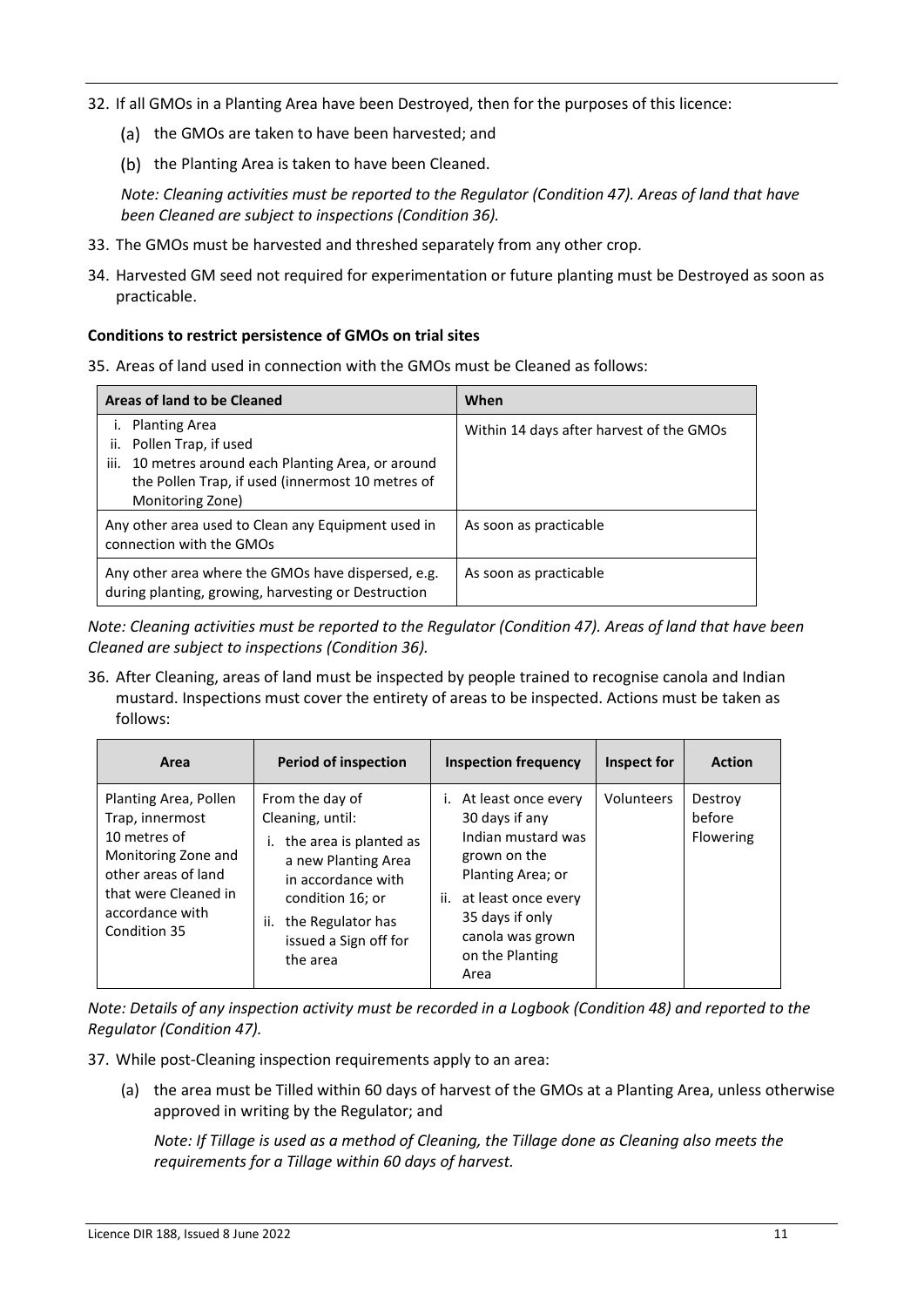- (b) within the 12 months prior to submission of a Sign off application, the area must be Tilled and then receive a watering event as described in **Attachment [B](#page-18-0)**; and
- (c) the area must be maintained in a manner appropriate to allow identification of Volunteers; and
- (d) the area must not be used for grazing livestock; and
- (e) no plants may be intentionally grown in the area unless:
	- i. the area is planted as a new Planting Area in accordance with conditio[n 16;](#page-6-0) or
	- ii. the plants are listed as post-harvest crops permitted for GM Brassica field trial sites in the OGTR Policy on Post Harvest Crops as current at the time of planting; or
	- iii. the plants are agreed to in writing by the Regulator.

*Note: The OGTR's Policy on Post Harvest Crops can be found on the [OGTR website](https://www.ogtr.gov.au/resources/publications/policy-post-harvest-crops)*.

## **Tillage**

<span id="page-11-0"></span>38. Any Tillage of the Planting Area and the Pollen Trap must be to a depth no greater than five centimetres.

## **Destruction by burial**

<span id="page-11-1"></span>39. If Destruction of GMOs occurs by burial:

- (a) the GMOs must be buried in a pit and covered by a layer of soil at least one metre in depth, the top of which is no higher than the surrounding soil surface; and
- (b) seeds must be wet when buried to encourage decomposition; and
- (c) the licence holder must take measures to ensure that the burial site is not disturbed for a period of at least two years from the date of burial.

*Note: If GMOs are dispersed on the soil surface during the process of burial, the burial site becomes an area of land that requires Cleaning under Conditio[n 35,](#page-10-1) and is subject to post-Cleaning requirements.*

*Note: The date and location of burial, and measures used to ensure that the burial site is not disturbed, must be reported to the Regulator (Conditio[n 47](#page-14-0)[g\)](#page-15-1).*

#### **Processing or experimentation with the GMOs**

- 40. Treatment, threshing or processing of GM seed or experimentation or analysis with the GMOs may only be undertaken within:
	- (a) a Planting Area before Cleaning; or
	- a Pollen Trap before Cleaning; or
	- (c) the innermost 10 m of a Monitoring Zone before Cleaning; or
	- (d) a facility approved in writing by the Regulator.

*Note: This condition does not apply to dealings conducted as an NLRD (see Conditio[n 9\)](#page-5-1).*

41. Within a facility approved in writing by the Regulator in accordance with Condition 40, any area that is used for treatment, threshing, processing, experimentation or analysis of the GMOs must be Cleaned as soon as practicable and before use for any other purpose.

#### **Transport or storage of the GMOs**

- 42. Transport or storage of the GMOs must:
	- (a) only occur to the extent necessary to conduct the dealings permitted by this licence or other valid authorisation under the Act, or to the extent necessary to enable export of the GMOs; and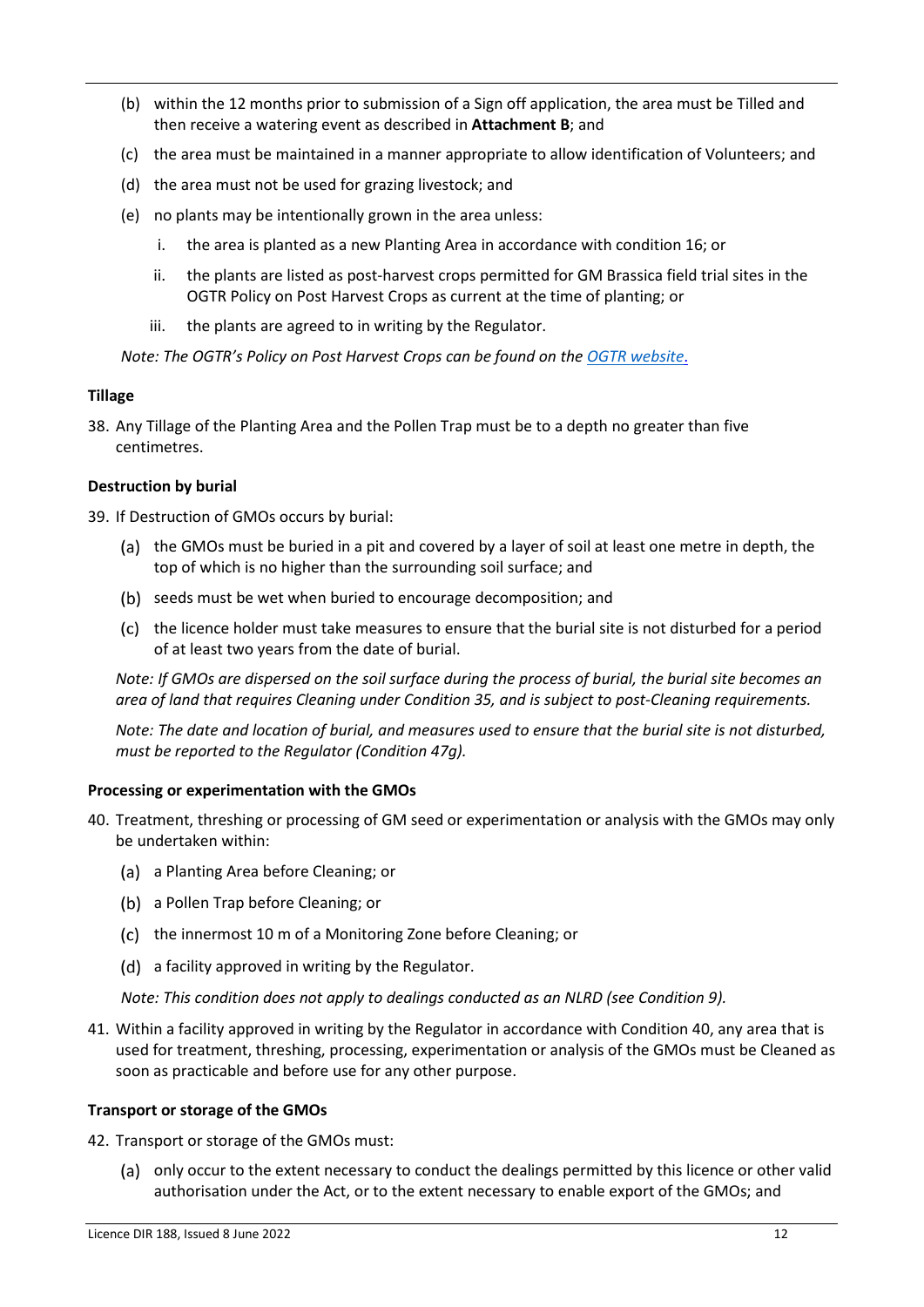- be in accordance with the Regulator's *Guidelines for the Transport, Storage and Disposal of GMOs* for PC2 GM plants as current at the time of transportation or storage; and
- (c) comply with all other conditions of this licence.

*Note: Activities with the GMOs within a Planting Area prior to Cleaning are not regarded as transport or storage.*

*Note: Condition 13 requires signed statements for persons transporting the GMOs.*

*Note: This condition does not apply to dealings conducted as an NLRD (see Condition [9\)](#page-5-1).*

<span id="page-12-2"></span>43. Methods and procedures used to transport GMOs must be recorded, and must be provided to the Regulator, if requested.

*Note: The Contingency Plan must be implemented if the GMOs are detected outside areas under inspection (Condition 44).*

# **Contingency plan**

<span id="page-12-1"></span>44. If any unintentional presence of the GMOs is detected outside the areas requiring Cleaning, the Contingency Plan must be implemented.

#### Section 4. **Sign off**

- 45. The licence holder may make written application to the Regulator that planting restrictions and inspection requirements no longer apply to the Planting Area and other areas requiring Cleaning if:
	- (a) post-Cleaning inspection activities have been conducted on the area for at least 36 months if any Indian mustard was grown on the Planting Area, or at least 24 months if only canola was grown on the Planting Area; and
	- (b) conditions have been conducive for germination and detection of Volunteers; and
	- (c) prior to the Sign-off request, no Volunteers have been detected in the area for at least 18 months if any Indian mustard was grown on the Planting Area, or at least 12 months if only canola was grown on the Planting Area.

*Note: The licence requires two Tillages and a watering event prior to a Sign off application (Condition [37\)](#page-10-2).*

*Note: The Regulator will take into account the management and inspection history for the Planting Area and other areas requiring Cleaning, including post-harvest crops planted (if any), Tillage, irrigation,*  rainfall, application of herbicide and occurrence of Volunteers, in deciding whether or not further *inspections are required to manage persistence of the GMOs.* 

#### Section 5. **Reporting and documentation**

*The following licence conditions are imposed to demonstrate compliance with other conditions and facilitate monitoring of compliance by staff of the OGTR.*

<span id="page-12-0"></span>46. General notifications must be sent to the Regulator as follows:

| Note: please send all correspondence related to the licence to OGTR.M&C@health.gov.au. |  |
|----------------------------------------------------------------------------------------|--|
|----------------------------------------------------------------------------------------|--|

| <b>Notice</b>                    | <b>Content of notice</b>                                                                                                            | <b>Timeframe</b>       |
|----------------------------------|-------------------------------------------------------------------------------------------------------------------------------------|------------------------|
| a. Changes to<br>contact details | Changes to any of the contact details of the project<br>supervisor that were notified in the licence<br>application or subsequently | As soon as practicable |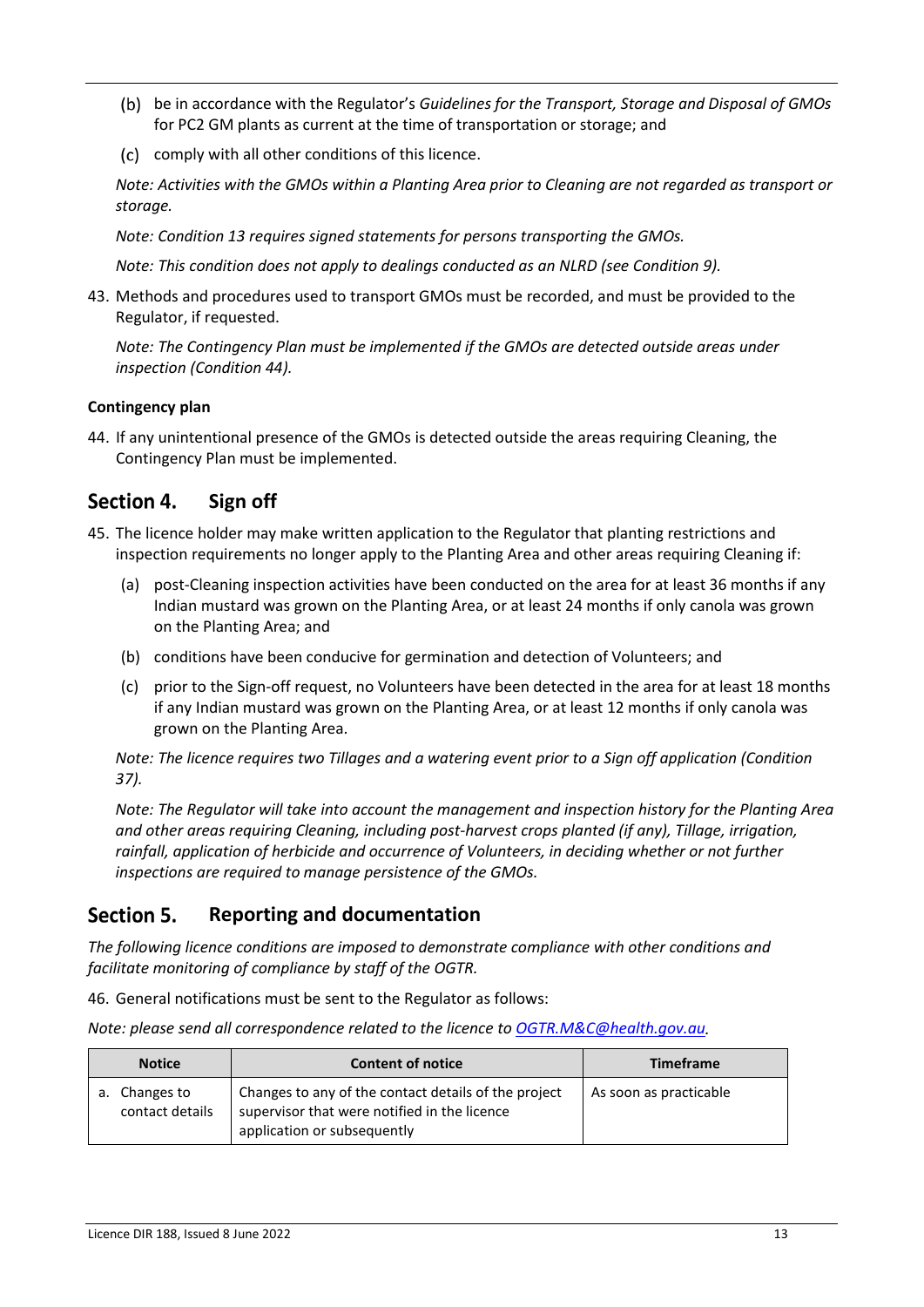|    | b. Ongoing<br>suitability to<br>hold a licence         | i. any relevant conviction of the licence holder; or<br>ii. any revocation or suspension of a licence or<br>permit held by the licence holder under a law of<br>the Australian Government, a State or a foreign<br>country, being a law relating to the health and<br>safety of people or the environment; or<br>iii. any event or circumstances that would affect<br>the capacity of the licence holder to meet the<br>conditions of the licence; and<br>iv. any information related to the licence holder's | As soon as practicable after<br>any of these events occur<br>Within the timeframe                                                                           |
|----|--------------------------------------------------------|---------------------------------------------------------------------------------------------------------------------------------------------------------------------------------------------------------------------------------------------------------------------------------------------------------------------------------------------------------------------------------------------------------------------------------------------------------------------------------------------------------------|-------------------------------------------------------------------------------------------------------------------------------------------------------------|
|    |                                                        | ongoing suitability to hold a licence, that is<br>requested by the Regulator                                                                                                                                                                                                                                                                                                                                                                                                                                  | stipulated by the Regulator                                                                                                                                 |
|    | c. People covered<br>by the licence                    | names of all organisations and persons, or<br>i.<br>functions or positions of the persons, who will<br>be covered by the licence, with a description of<br>their responsibilities; and<br>Note: Examples of functions or positions are<br>'project supervisor', 'site manager', 'farm<br>labourer' etc.<br>detail of how the persons covered by the licence<br>ii.<br>will be informed of licence conditions                                                                                                  | At least 14 days prior to<br>conducting any dealings with<br>the GMOs (to be updated<br>within 14 days if the notified<br>details change)                   |
|    | d. Testing<br>methodology                              | A written methodology to reliably detect the genetic<br>modifications described in this licence. The detection<br>method/s must be capable of identifying each GM<br>canola and Indian mustard line planted under this<br>licence                                                                                                                                                                                                                                                                             | At least 14 days prior to<br>conducting any dealings with<br>the GMOs (to be updated<br>within 14 days if the notified<br>details change)                   |
|    | e. Contingency<br>plan                                 | A Contingency Plan to respond to inadvertent<br>presence of the GMOs outside an area that must be<br>inspected                                                                                                                                                                                                                                                                                                                                                                                                | At least 14 days prior to<br>conducting any dealings with<br>the GMOs (to be updated<br>within 14 days if the notified<br>details change)                   |
| f. | Training<br>records                                    | Copies of the signed and dated statements referred<br>to in condition 13 if requested by the Regulator                                                                                                                                                                                                                                                                                                                                                                                                        | Within the timeframe<br>stipulated by the Regulator                                                                                                         |
|    | g. Additional<br>information<br>required by the<br>Act | i. additional information as to any risks to the<br>health and safety of people, or to the<br>environment, associated with the dealings<br>authorised by the licence; or                                                                                                                                                                                                                                                                                                                                      | Without delay after<br>becoming aware of any new<br>information                                                                                             |
|    |                                                        | ii. any contraventions of the licence by a person<br>covered by the licence; or                                                                                                                                                                                                                                                                                                                                                                                                                               | Note: An example of<br>notification without delay is                                                                                                        |
|    |                                                        | iii. any unintended effects of the dealings<br>authorised by the licence                                                                                                                                                                                                                                                                                                                                                                                                                                      | contact made within a day of<br>a contravention of the licence                                                                                              |
|    |                                                        | Note: The Act requires, for the purposes of the<br>condition 46.g, that:<br>the licence holder will be taken to have become<br>$\bullet$<br>aware of additional information of a kind                                                                                                                                                                                                                                                                                                                         | via the OGTR free call phone<br>number 1800 181 030, which<br>provides emergency numbers<br>for incidents that occur out of<br>business hours. Notification |
|    |                                                        | mentioned in Condition 46.g if he or she was<br>reckless as to whether such information existed;<br>and                                                                                                                                                                                                                                                                                                                                                                                                       | without delay will allow the<br>OGTR to conduct a risk<br>assessment on the incident                                                                        |
|    |                                                        | the licence holder will be taken to have become<br>$\bullet$<br>aware of contraventions, or unintended effects,<br>of a kind mentioned in Condition 46.g, if he or<br>she was reckless as to whether such                                                                                                                                                                                                                                                                                                     | and attend the location, if<br>required                                                                                                                     |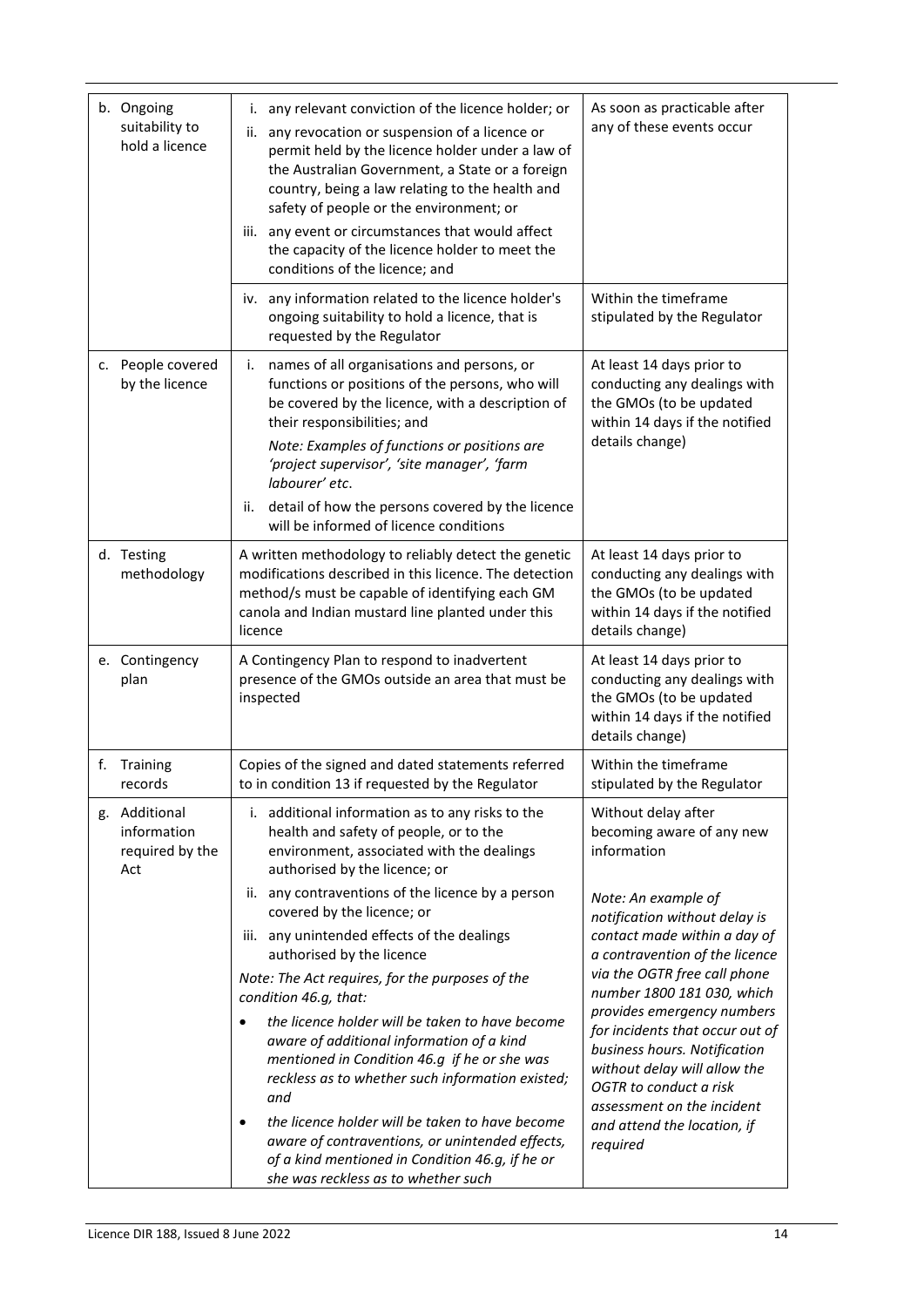|                                                              | contraventions had occurred, or such<br>unintended effects existed<br>Note: Contraventions of the licence may occur<br>through the action or inaction of a person. |                                                     |
|--------------------------------------------------------------|--------------------------------------------------------------------------------------------------------------------------------------------------------------------|-----------------------------------------------------|
| h. Further details<br>regarding<br>additional<br>information | Any further details requested by the Regulator in<br>relation to information provided under condition<br>46.g                                                      | Within the timeframe<br>stipulated by the Regulator |

<span id="page-14-0"></span>47. Notifications relating to each trial site must be sent to the Regulator as follows:

| Note: please send all correspondence related to the licence to OGTR.M&C@health.gov.au. |  |  |
|----------------------------------------------------------------------------------------|--|--|
|----------------------------------------------------------------------------------------|--|--|

<span id="page-14-1"></span>

| <b>Notice</b>            | <b>Content of notice</b>                                                                                                                                                                                               | <b>Timeframe</b>                                                                                                      |
|--------------------------|------------------------------------------------------------------------------------------------------------------------------------------------------------------------------------------------------------------------|-----------------------------------------------------------------------------------------------------------------------|
| a. Intention to<br>plant | i. Details of the Planting Area including size, the local<br>government area, GPS coordinates, a street address, a<br>diagrammatical representation of the trial site (e.g.<br>Google Maps) and any other descriptions | At least 7 days prior to each<br>planting (to be updated as soon<br>as practicable if the notified<br>details change) |
|                          | ii. Whether an Insect-proof tent or Pollen Trap will be<br>used                                                                                                                                                        |                                                                                                                       |
|                          | iii. Details of how the licence holder will access and<br>control the Planting Area and the associated Pollen<br>Trap, Monitoring Zone and Isolation Zone, in<br>accordance with condition 11                          |                                                                                                                       |
|                          | Note: this should include a description of any contracts,<br>agreements, or other enforceable arrangements.                                                                                                            |                                                                                                                       |
|                          | iv. Whether any Indian mustard will be planted in the<br><b>Planting Area</b>                                                                                                                                          |                                                                                                                       |
|                          | v. Date on which the GMOs will be planted                                                                                                                                                                              |                                                                                                                       |
|                          | vi. Period when the GMOs are expected to Flower                                                                                                                                                                        |                                                                                                                       |
|                          | vii. Period when windrowing (if intended) is expected to<br>commence                                                                                                                                                   |                                                                                                                       |
|                          | viii. Period when harvesting is expected to commence                                                                                                                                                                   |                                                                                                                       |
|                          | ix. How all areas requiring post-Cleaning inspections are<br>intended to be used until Sign off, including proposed<br>post-harvest crops (if any)                                                                     |                                                                                                                       |
|                          | x. Details of how inspection activities will be managed,<br>including strategies for the detection and Destruction<br>of Volunteers                                                                                    |                                                                                                                       |
|                          | xi. History of how the trial site has been used for the<br>previous two years                                                                                                                                          |                                                                                                                       |
| b. Planting              | i. Actual date(s) of planting the GMOs                                                                                                                                                                                 | Within 7 days of any planting                                                                                         |
|                          | ii. Any changes to the details provided under part (a) of<br>this condition                                                                                                                                            |                                                                                                                       |
| Extreme<br>c.<br>Weather | Any Extreme Weather event that is expected to affect or<br>has already affected an area where the GMOs are or may<br>be present.                                                                                       | As soon as practicable                                                                                                |
|                          | Note: The Contingency Plan must be implemented if the<br>GMOs are detected outside areas requiring Cleaning<br>(Condition 44).                                                                                         |                                                                                                                       |
| d. Windrowing            | Actual date(s) of windrowing and details of measures used<br>to minimise dispersal of the GMOs during windrowing<br>(Condition 30).                                                                                    | Within 7 days of<br>commencement of windrowing                                                                        |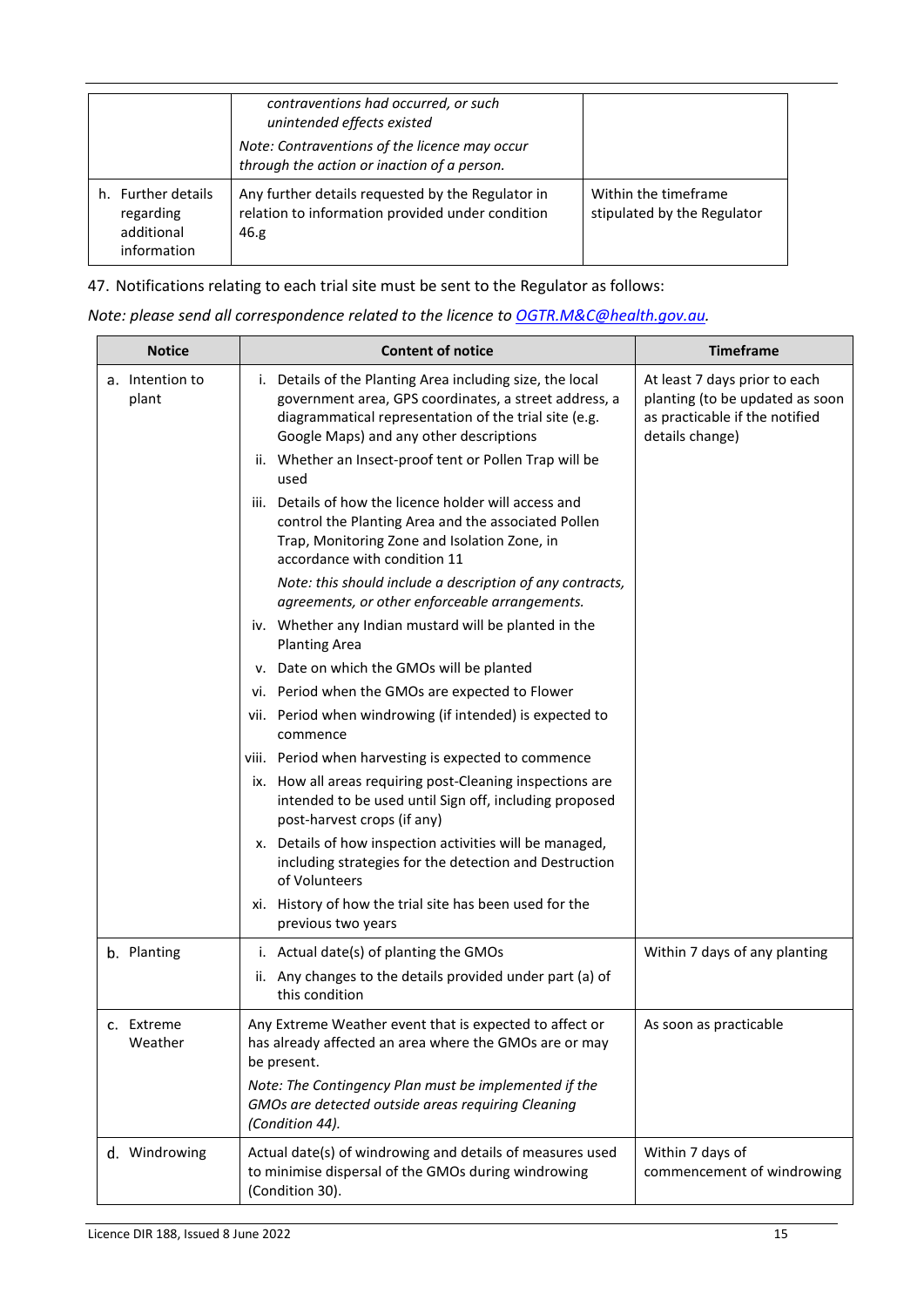|    | <b>Notice</b>            | <b>Content of notice</b>                                                                                                                                                                          | <b>Timeframe</b>                                      |
|----|--------------------------|---------------------------------------------------------------------------------------------------------------------------------------------------------------------------------------------------|-------------------------------------------------------|
| e. | Harvest                  | Actual date(s) of harvesting the GMOs                                                                                                                                                             | Within 7 days of<br>commencement of any<br>harvesting |
|    | Cleaning                 | Date(s) on which required Cleaning was performed on<br>any areas of land<br>ii.<br>Method(s) of Cleaning                                                                                          | Within 7 days of completion of<br>Cleaning            |
| g. | Destruction by<br>burial | Date of burial, location of burial including GPS co-ordinates,<br>and details of measures used to ensure that the burial site<br>will not be disturbed for the period required by Condition<br>39 | Within 7 days of burial of any<br><b>GMOs</b>         |
| h. | Inspection<br>activities | Information recorded in a Logbook as per the inspection<br>requirements (Conditions 26, 36 and 48).                                                                                               | Within 35 days of inspection                          |

<span id="page-15-1"></span>*Note: Additional records must be provided to the Regulator, if requested, in accordance with condition [43.](#page-12-2)* 

- <span id="page-15-0"></span>48. Details of any inspection activity must be recorded in a Logbook and must include:
	- (a) date of the inspections; and
	- (b) name of the person(s) conducting the inspections; and
	- (c) details of the experience, training or qualification that enables the person(s) to recognise canola, Indian mustard and/or Related Species, if not already recorded in the Logbook; and
	- (d) details of areas inspected including current land use (including any post-harvest crops) and recent management practices applied; and

*Note: management practices include Tillage events, spraying or maintenance measures used to facilitate inspections.* 

- (e) details of the developmental stage of the GMOs while they are being grown; and
- (f) details of any post-Cleaning rainfall events including measurements at or near the area, or any irrigation events; and
- (g) details of any Volunteers and/or Related Species observed during inspections or during landmanagement activities, including number, developmental stage and approximate position of the Volunteers and/or Related Species within each area inspected<sup>†</sup>; and
- (h) date(s) and method(s) of Destruction of or preventing Flowering of any Volunteers and/or Related Species, including destruction of Volunteers and/or Related Species during land-management activities; and
- (i) details of any damage and any repairs to the Insect-proof tents, while Insect-proof tents are required.

*† Examples of acceptable ways to record the positional information for Volunteers and/or Related Species in the Logbook include:* 

- *descriptive text*
- *marking on a diagram*
- *indicating grid references on a corresponding map/sketch.*

*Note: Details of inspection activities must be provided to the Regulator (Condition [47\)](#page-14-0). The Regulator has developed a standardised proforma for recording inspection activities. This can be made available on request.*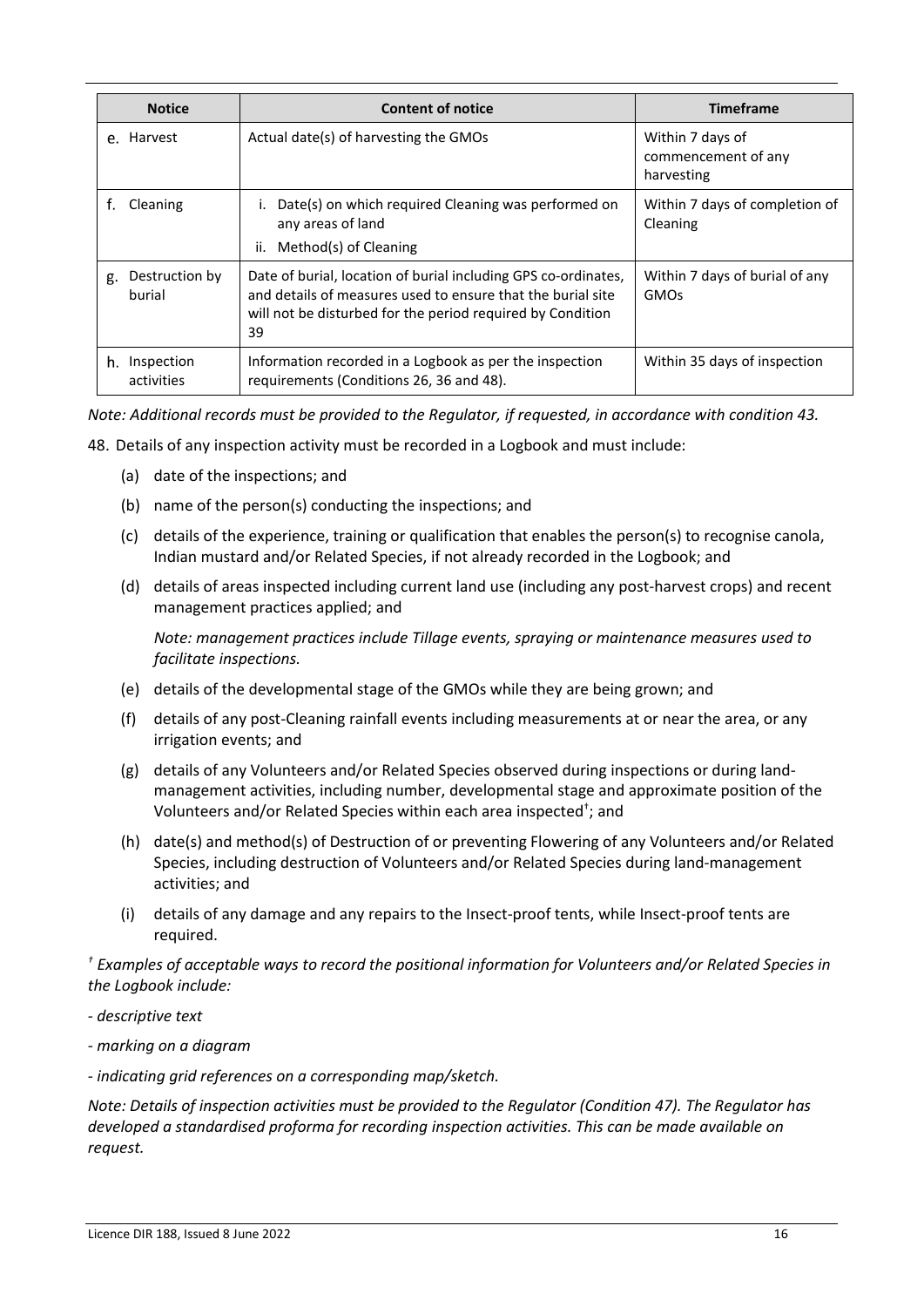### <span id="page-16-0"></span>**DIR No: 188**

**Full Title:** Limited and controlled release of canola and Indian mustard genetically modified for altered oil content and herbicide tolerance

#### **Organisation Details**

| Postal address:    | Nuseed Pty Ltd           |  |
|--------------------|--------------------------|--|
|                    | 103-105 Pipe Road        |  |
|                    | Laverton North, VIC 3026 |  |
| Phone No:          | $(03)$ 9282 1000         |  |
| <b>IBC Details</b> |                          |  |

IBC Name: Nuseed Institutional Biosafety Committee

#### **GMO Description**

#### **GMOs covered by this licence**

Canola and Indian mustard plants genetically modified by introduction of only the genes and genetic elements listed below.

#### **Parent Organisms**

| <b>Common Names:</b>     | Canola and Indian mustard                                                                                                                                                                                                                                                                                                                                                                                                                               |  |
|--------------------------|---------------------------------------------------------------------------------------------------------------------------------------------------------------------------------------------------------------------------------------------------------------------------------------------------------------------------------------------------------------------------------------------------------------------------------------------------------|--|
| <b>Scientific Names:</b> | Brassica napus L. and Brassica juncea (L.) Czern. & Coss.                                                                                                                                                                                                                                                                                                                                                                                               |  |
| <b>Modified traits</b>   |                                                                                                                                                                                                                                                                                                                                                                                                                                                         |  |
| Category:                | Composition - food (human nutrition)                                                                                                                                                                                                                                                                                                                                                                                                                    |  |
|                          | Composition - animal nutrition                                                                                                                                                                                                                                                                                                                                                                                                                          |  |
|                          | Herbicide tolerance                                                                                                                                                                                                                                                                                                                                                                                                                                     |  |
| Description:             | Canola and Indian mustard plants have been genetically modified by introduction of<br>up to seven genes involved in fatty acid biosynthesis. The GMOs are intended to<br>produce $\omega$ -3 long-chain polyunsaturated fatty acid in seed oil. The GMOs may also<br>contain a selectable marker gene that confers herbicide tolerance. The introduced<br>genes are listed in Table 1 and the associated regulatory sequences are listed in<br>Table 2. |  |

#### **Purpose of the dealings with the GMO**

The purpose of the release is to evaluate the altered oil content trait under field conditions. The GM canola and Indian mustard are not permitted to be used for human food or animal feed except in specified animal feeding experiments and human sensory testing, including taste testing.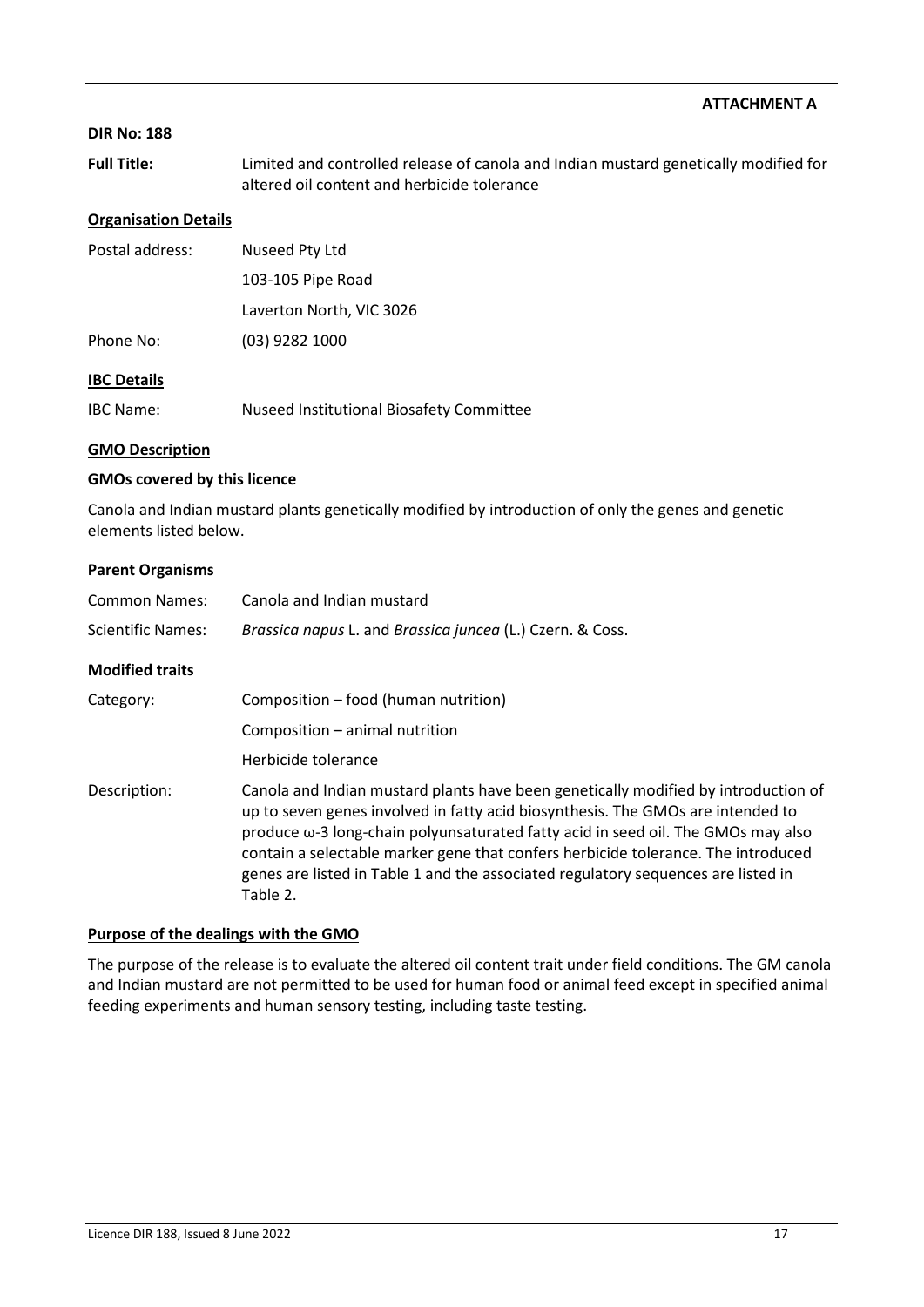| Gene             | Source organism                | Description of encoded protein             |  |
|------------------|--------------------------------|--------------------------------------------|--|
| $LackI-12D$      | Lachancea kluyveri             | Fatty acid $\Delta$ 12-desaturase          |  |
| $Picpa-\omega3D$ | Pichia pastoris                | Fatty acid $\omega$ -3 desaturase          |  |
| Micpu-∆6D        | Micromonas pusilla             | Fatty acid $\Delta$ 6-desaturase           |  |
| Pyrco-∆6E        | Pyramimonas cordata            | Fatty acid ∆6-elongase                     |  |
| Pavsa-A5D        | Pavlova salina                 | Fatty acid ∆5-desaturase                   |  |
| Pyrco-∆5E        | Pyramimonas cordata            | Fatty acid ∆5-elongase                     |  |
| $Pavsa-A4D$      | Pavlova salina                 | Fatty acid ∆4-desaturase                   |  |
| pat              | Streptomyces viridochromogenes | Enzyme for glufosinate herbicide tolerance |  |

**Table 1**. Introduced genes in the GM canola and Indian mustard

**Table 2**. Introduced regulatory sequences in the GM canola and Indian mustard

| <b>Sequence</b>                       | Source                                                    | Intended function        |
|---------------------------------------|-----------------------------------------------------------|--------------------------|
| PRO_Arath-FAE1                        | Promoter of Arabidopsis thaliana fatty acid elongase 1    | Seed specific promoter   |
| PRO Brana-FP1                         | Promoter of <i>Brassica napus</i> napin                   | Seed specific promoter   |
| PRO_Linus-Cnl1                        | Promoter of Linum usitatissimum conlinin1                 | Seed specific promoter   |
| PRO_Linus-Cnl2                        | Promoter of Linum usitatissimum conlinin2                 | Seed specific promoter   |
| PRO_35S×2                             | Promoter of Cauliflower mosaic virus 35S RNA              | Constitutive promoter    |
| Tobacco mosaic<br>virus 5' UTR leader | Enhancer from Tobacco mosaic virus 59                     | Increase gene expression |
| MAR Nicta-RB7                         | Rb7 matrix attachment region from Nicotiana tabacum       | Increase gene expression |
| TER Agrtu-NOS                         | Terminator of Agrobacterium tumefaciens nopaline synthase | Terminator               |
| TER Glyma-Lectin                      | Terminator of Glycine max lectin Le1                      | Terminator               |
| TER Linus-Cnl1                        | Terminator of Linum usitatissimum conlinin1               | Terminator               |
| TER Linus-Cnl2                        | Terminator of Linum usitatissimum conlinin2               | Terminator               |